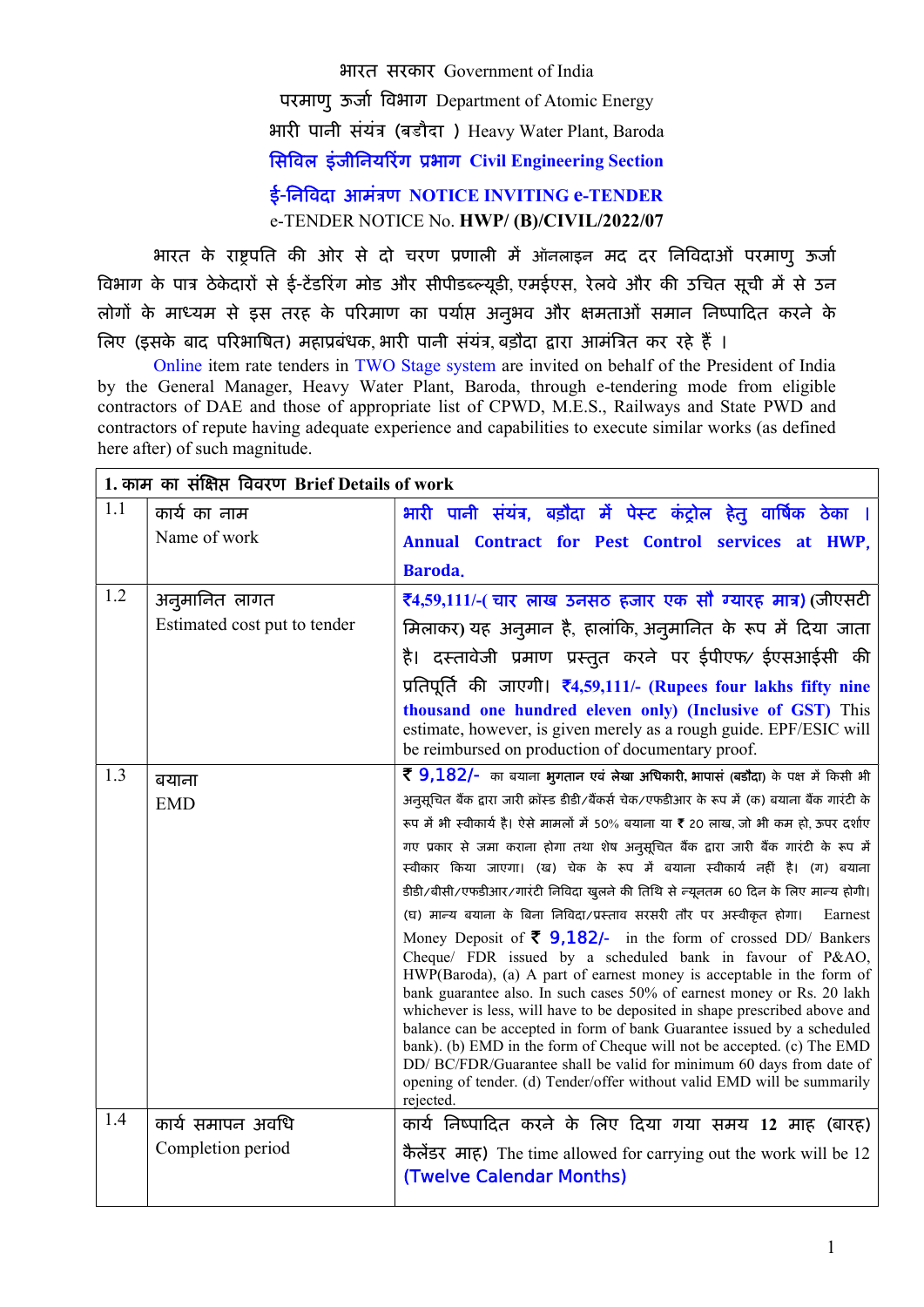| 1.5  | प्रतिभूति जमा                                                        | कुल किए गए कार्य के 2.5%                                                                                           |
|------|----------------------------------------------------------------------|--------------------------------------------------------------------------------------------------------------------|
| 1.6  | <b>Security Deposit</b>                                              | 2.5% of total work done.                                                                                           |
|      | निष्पादन गारंटी                                                      | निविदा मूल्य के 3%                                                                                                 |
|      | Performance Guarantee                                                | 3% of tendered value.                                                                                              |
| 1.7  | निविदा दस्तावेज देखने के लिए                                         | दिनांक 06.06.2022 (09.00 Hrs) से 22.06.2022 (18.00 Hrs) तक                                                         |
|      | निविदा<br>उपलब्धता तारीख<br>और                                       | From 06.06.2022 (09.00 Hrs) to 22.06.2022 (18.00 Hrs) on                                                           |
|      | आरेखण देखने व डाउनलोड की तारीख                                       | website www.eprocure.gov.in/eprocure/app Detailed NIT is also                                                      |
|      | Dates of availability of Tender<br>Documents for view and download   | available on website www.hwb.gov.in for view only.                                                                 |
|      | including Tender Drawings if any.                                    |                                                                                                                    |
|      |                                                                      |                                                                                                                    |
| 1.8  | पूर्व-बोली वर्गीकरण                                                  | प्री-बिड क्वेरी को भेजने के लिए ईमेल आईडी Email ID for sending                                                     |
|      | Pre-bid clarification                                                | the pre-bid query:                                                                                                 |
|      |                                                                      | dymc@brd.hwb.gov.in                                                                                                |
| 1.9  |                                                                      | mm@brd.hwb.gov.in (on or before 18.06.2022)                                                                        |
|      | निविदाओं के आनलाइन प्रस्तुत                                          |                                                                                                                    |
|      | करने के लिए समापन के आखरी                                            | 22.06.2022 (18.00 Hrs)                                                                                             |
|      | ताऱीख एवं समय Last date and                                          |                                                                                                                    |
|      | time of closing of online                                            |                                                                                                                    |
| 1.10 | submission of tenders:                                               |                                                                                                                    |
|      | ठेकेदार प्रत्यय-पत्र प्रस्तुत करने                                   | दिनांक 28.06.2022 (14.00 Hrs.) तक अनुरक्षण प्रबंधक, भारी पानी                                                      |
|      | की अंतिम तारीख (हार्ड प्रति)                                         | संयंत्र, बडौदा-391750 गुजरात राज्य के कार्यालय में प्रस्तुत करें.                                                  |
|      | Last date for submission of                                          | On or before 28.06.2022 (14.00 Hrs.) in the office of                                                              |
|      | credentials<br>contractor<br>(hard<br>copies i.e. attested copies of | Maintenance Manager, Heavy Water Plant (Baroda), at<br>Fertilizer Nagar, Vadodara, Pin Code.391750, Gujarat State. |
|      | certificates<br>for<br>proof<br>of                                   |                                                                                                                    |
|      | eligibility criteria and Original                                    |                                                                                                                    |
|      | Earnest Money Deposit etc.                                           |                                                                                                                    |
| 1.11 | तकनीकी<br>बोली<br>(भाग-ए)                                            | प्रबंधक, भारी पानी संयंत्र, बडौदा के कार्यालय<br>में<br>अनुरक्षण                                                   |
|      | खोलने की<br>आनलाइन<br>द्वारा                                         | 30.06.2022 को. 14.30 बजे                                                                                           |
|      | तारीख एवं समय<br>Date and                                            | 30.06.2022 (14.30 hrs) in the office of Maintenance Manager,                                                       |
|      | time of online opening of                                            | Heavy Water Plant (Baroda).                                                                                        |
|      | Technical Bid (Part A)                                               |                                                                                                                    |
| 1.12 | योग्य बोलीदाताओं की वित्तीय                                          | बाद में अधिसूचित किया जाएगा।                                                                                       |
|      | बोली खोलने की तारीख (पार्ट बी)                                       | Will be notified at a later date.                                                                                  |
|      | Date of opening of financial                                         |                                                                                                                    |
|      | bids of qualified bidders (Part<br>B)                                |                                                                                                                    |
| 1.13 | लयबिलिटी अवधि                                                        |                                                                                                                    |
|      | Defect liability period                                              | ( <b>बारह</b> ) माह<br>12 <sub>2</sub><br>12 (Twelve) months                                                       |
| 1.14 | Validity of Tender                                                   | 120 days from the last date of submission of tenders                                                               |
|      |                                                                      |                                                                                                                    |

2. निविदा में भाग लेने के लिए प्रारंभिक पात्रता मानदंड Initial Eligibility criteria for participation in tendering: Contractors who fulfill the following requirements shall ONLY be eligible to apply.

2.1 इसी तरह की प्रकृति के निष्पादन में अनुभव होने का सबूत । बोलीदाताओं भारत में एक पंजीकृत फर्म होना चाहिए। संयुक्त उद्यमों और या कन्शोर्शियम स्वीकार्य नहीं हैं |

 Proof of having experience in execution of similar nature of works. Bidders should be a registered firm in India. Joint ventures and or Consortiums are not acceptable.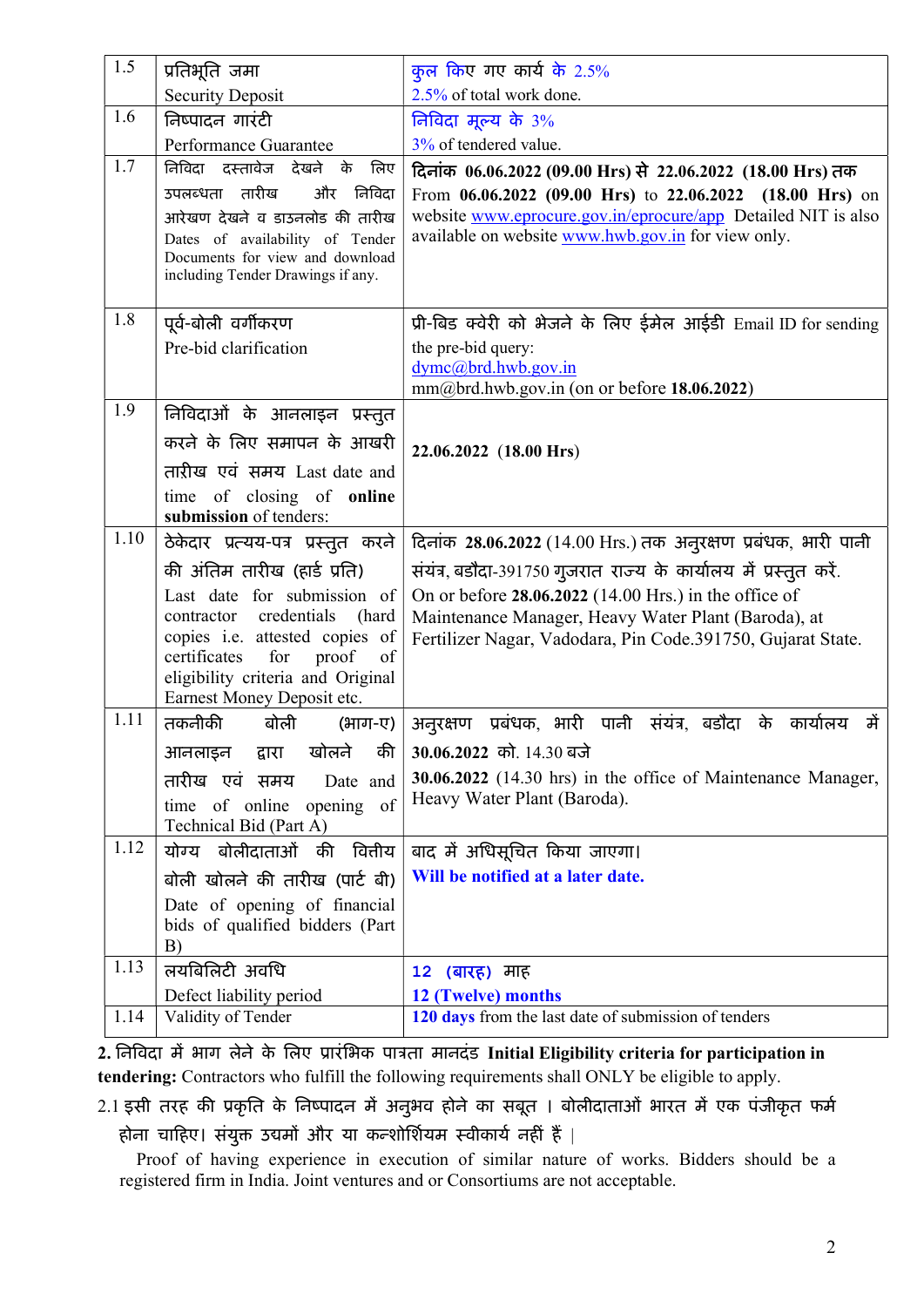$2.2$  इसी तरह के कार्यों में अनुभव Experience in similar works:

इच्छुक रखने वाले बोलीदाता को प्रदान की जाती है कि वह उपयुक्त प्राधिकारी, जो पिछले सात साल में नीचे निर्दिष्ट परिमाण के संतोषजनक ढंग से पुरा समान काम करता होने के सक्षम प्राधिकारी क<mark>ी</mark> संतुष्टि के लिए किया जाएगा, से निश्चित सबूत है बोली प्रस्तुत करने के लिए पात्र है। निविदा जमा करने की अंतिम तिथि के एक दिन पहले से सभी मामलों में पूरा किया जाएगा।

Intending bidder is eligible to submit the bid provided he has definite proof from the appropriate authority, which shall be to the satisfaction of the competent authority, of having satisfactorily completed similar works of magnitude specified below in last seven years. The similar works shall be completed in all respects by previous day of last date of submission of tender.

Should have satisfactorily completed (based on certification of performance by client of the works)

(a) एक ही प्रकृति का संपन्न कार्य One similar completed work of aggregate value not less than

. 3,67,289/- or

- $(b)$  दो प्रकार के समान संपन्न कार्य Two similar completed works, each value not less than . 2,75,467/- or
- (c) तीन प्रकार के समान संपन्न कार्य Three similar completed works, each value not less than
	- . 1,83,644/-

इसी तरह के काम का मतलब: "पेस्ट कंट्रोल काम" Similar work means: "Pest Control Works."

काम के इस उद्देश्य लागत सरकार / ग्राहक द्वारा आपूर्ति माल की लागत, लेकिन लागत से मुक्त आपूर्ति की उन छोड़कर सहित पूरा काम के सकल मूल्य का मतलब होगा । यह कार्यकारी अभियंता/परियोजना प्रबंधक या समकक्ष के पद से ऊपर अधिकारी प्रमाणित किया जाना चाहिए।

For this purpose cost of work shall mean gross value of the completed work including cost of material supplied by the Government/ Client but excluding those supplied free of cost. This should be certified by an officer not below the rank of Executive Engineer /Project Manager or equivalent with complete postal address, their mobile & phone numbers.

नोट Note: 1) निष्पादित कार्यों के मूल्य में प्रति वर्ष 7% की दर सरल, निविदाओं के लिए आवेदन प्राप्त करने की अंतिम तिथि की गणना पूरा होने की तारीख से कम से काम के वास्तविक मूल्य को बढ़ाने के Ʈारा वतमान क [ ȧ लागत के èतर तक लाया जाएगा । The value of executed works shall be brought to the current costing level by enhancing the actual value of work at simple rate of 7% per annum, calculated from date of completion to the last date of receipt of applications for tenders.

2) काम के घटकों की लागत से कार्यान्वित, जबकि पात्रता के लिए समान काम के मूल्य पर पहुंचने से इसी तरह के काम की परिभाषा में वर्णित उन से अन्य कटौती की जाएगी। बोलीदॉता इसके समर्थन में इसी प्रकार के घटकों की लागत की प्रमाणित सार प्रस्तुत करेगा।Cost of components of work executed other than those mentioned in definition of similar work shall be deducted while arriving at the value of similar work for eligibility. Bidder shall submit certified abstract of cost of similar components in support of this.

### 2.3 टनओवर [ Turnover:

निर्माण कार्यों पर औसत वार्षिक वितीय बारी खत्म होना चाहिए कम से कम रुपये के स्तर पर होना चाहिए। तत्काल पिछले लगातार 3 वित्त वर्ष के दौरान <mark>र</mark> 2,29,556⁄-। यह विधिवत एक पंजीकृत सनदी लेखाकार द्वारा लेखा परीक्षित और सीए से प्रमाण पत्र की कॉपी स्कैन करके अपलोड किया जा करने के लिए किया जाना चाहिए। वर्ष में जो कोई कारोबार दिखाया गया है भी औसत से बाहर काम करने के िलए ǒवचार Ǒकया जाएगा।

Should have average annual financial turn over on construction works should be at least  $\bar{\tau}$  2,29,556/- during the immediate last 3 consecutive financial years. This should be duly audited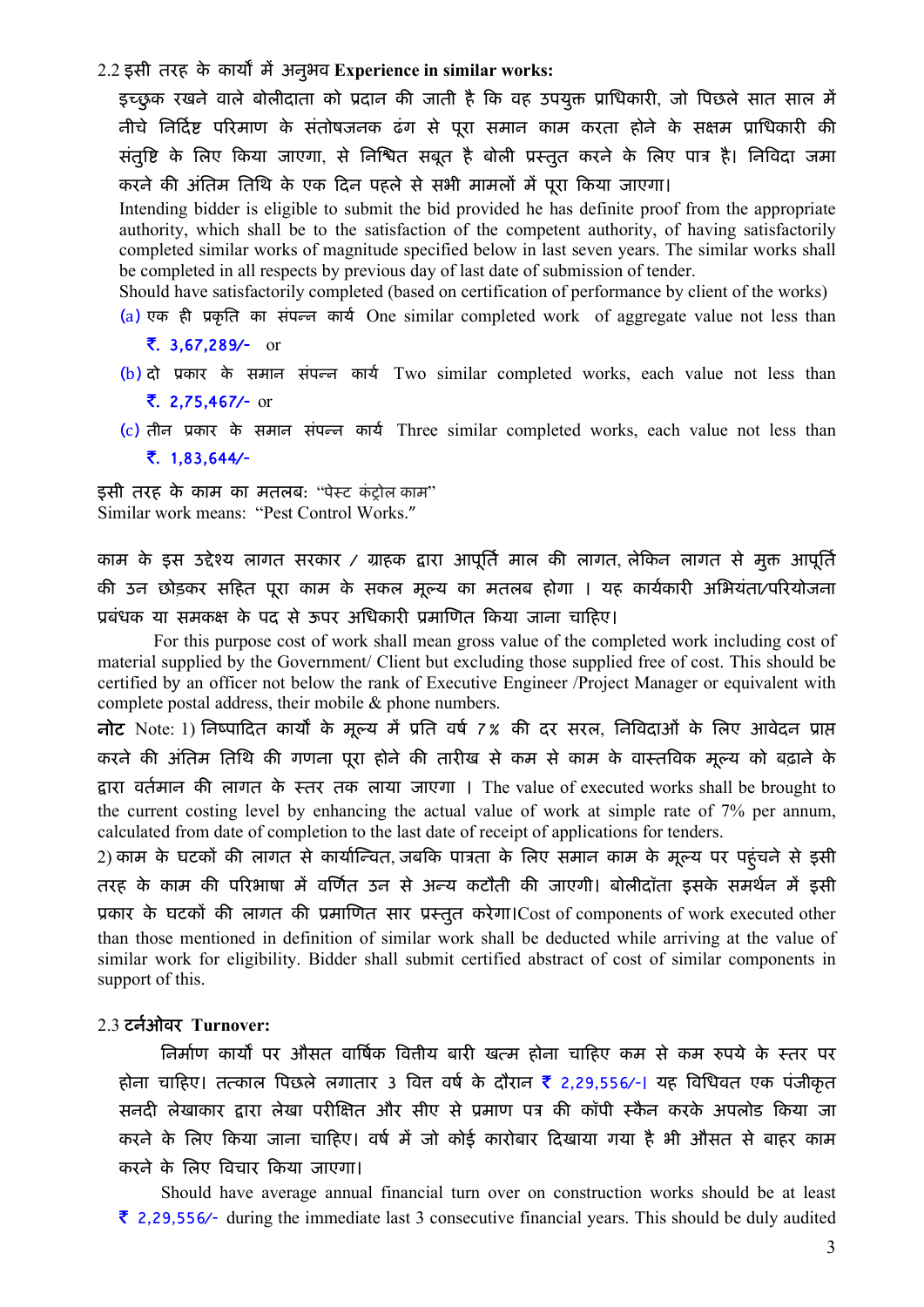by a registered Charted Accountant and scanned copy of certificate from CA to be uploaded. Year in which no turnover is shown would also be considered for working out the average.

दिनांक 31.03.2021 को समाप्त अवधि के लिए 5 वर्षों के दौरान दो वर्षों में कोई भी प्रकार क्षति नहȣं होना चाǑहए । They should not have incurred any loss (profit after tax should be positive) in more than two years during last 5 years period ending with 31.03.2021.

2.4 शोधन ¢मता: Solvency:

एक राष्ट्रीयकृत बैंक / अनुसूचित बैंक के बैंक शोधन क्षमता प्रमाणपत्र के लिए *न्यू*नतम ₹ 1,83,644⁄- और निविदा खोलने की तिथि से एक वर्ष से अधिक आयु नहीं होना चाहिए। किसी भी अनुसूचित बैंक द्वारा जारी किए गए प्रमाण पत्र की कॉपी अपलोड की गई और प्रस्तुत किया जाना आवæयक है।

Intending bidder should have a Bank Solvency Certificate from a Nationalized Bank / Scheduled Bank for a minimum value of  $\bar{\tau}$  1,83,644/- and should not be older than one year from the date of opening of tender. A copy of the Certificate should be uploaded and submitted along with the tender.

2.5 बोलीकर्ता के पास यह होना चाहिए The bidder should have

- (क) निर्माण संयंत्र और मशीनरी उपकरण, सहायक उपकरण और अन्य बुनियादी सुविधाओं के निर्धारित समय में काम पुरा करने के लिए।
- (ख) आवश्यक तकनीकी स्टाफ।
- (ग) संबंधित विभागों द्वारा जारी किए गए प्रमाण पत्र मान्य
- $(E)$  निष्पादन प्रमाण पत्र
- (ङ) GST पंजीकरण प्रमाण पत्र
- (च) पैन (स्थायी खाता संख्या)
- (छ) ईपीएफ एव इन्सूरन्स
- (a) Construction plant & Machinery, equipments, accessories  $\&$  other infrastructure facilities to complete the work in scheduled time.
- (b) Required Technical staff.
- (c) Valid certificates issued by concerned departments
- (d) Performance Certificates
- (e) GST registration certificate
- (f) PAN (Permanent Account Number)
- (g) EPF & Insurance

2.6 पात्र बनने के लिए, बोलीदाताओं के तहत के रूप में एक शपथ पत्र प्रस्तुत करना होगा To become eligible, the bidders shall have to furnish an affidavit as under:-

मैं / हम अंडरटेक एवं पुष्टि करते है कि पात्र समान काम करता है (हैं) / की गई वापस आधार पर वापस करने के लिए एक और ठेकेदार के माध्यम से क्रियान्वित नहीं मिला है । इसके अलावा अगर इस तरह के उल्लंघन विभाग के ध्यान में आता है, तो मैं / हम भविष्य में परमाणु ऊर्जा विभाग में बोली लगाने के लिए हमेशा के लिए वंचित किया जाएगा । इसके अलावा, अगर इस तरह के उल्लंघन काम की शुरुआत की तारीख से पहले विभाग के ध्यान में आता है, इंजीनियर-इन-चार्ज बयाना जमा/निष्पादन गारंटी की पूरी राशि अर्थदंड करने के लिए स्वतंत्र होगा। (स्कैन प्रतिलिपि बोली प्रस्तुत करने के समय पर अपलोड किया जा सकता है)।

I/We undertake and confirm that eligible similar works(s) has/have not been got executed through another contractor on back to back basis. Further that, if such a violation comes to the notice of Department, then I/we shall be debarred for bidding in DAE in future forever. Also, if such a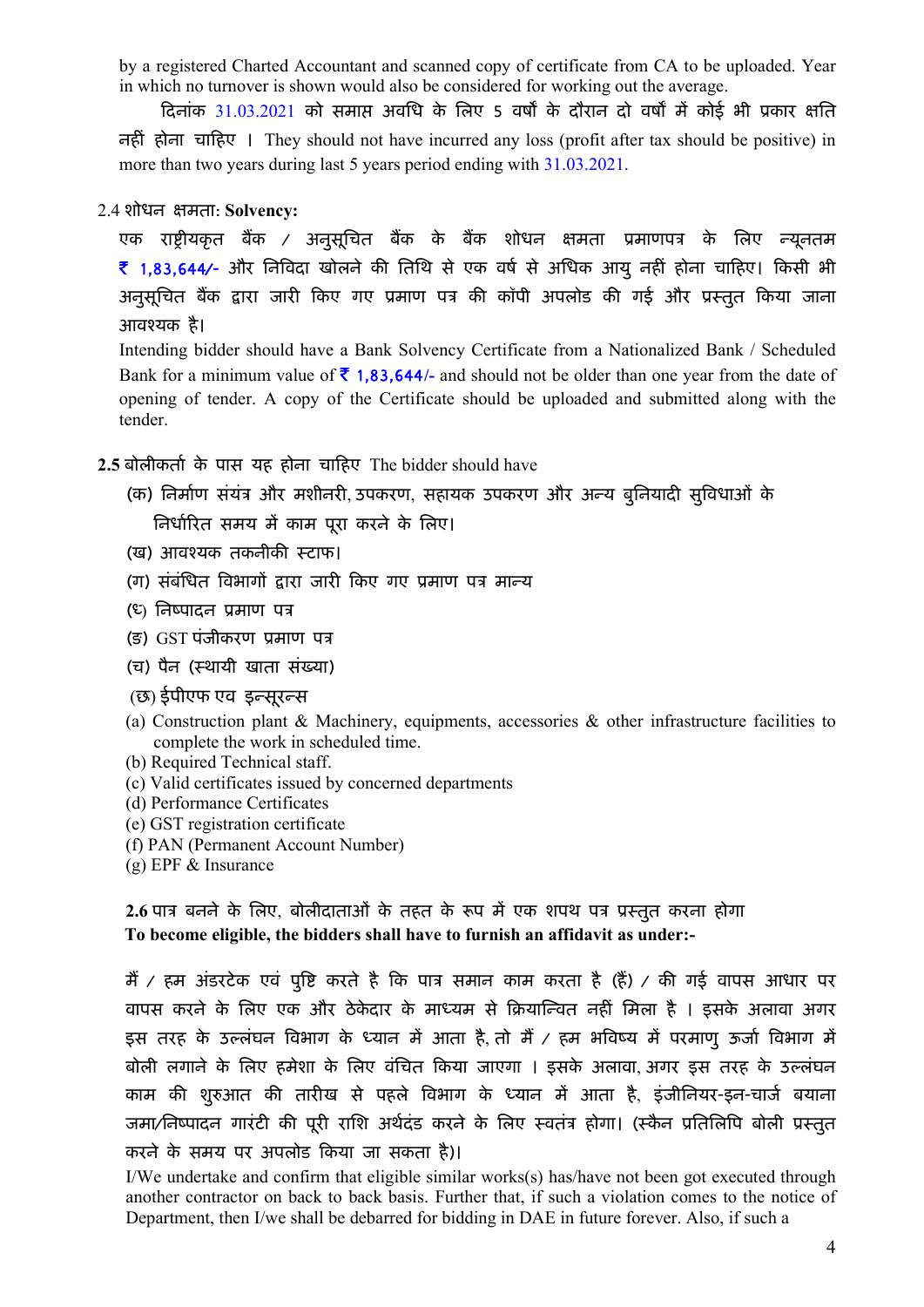Violation comes to the notice of Department before date of start of work, the Engineer-in-Charge shall be free to forfeit the entire amount of Earnest Money Deposit/Performance Guarantee. (Scanned copy to be uploaded at the time of submission of bid).

### 3. ई-टेंडरिंग: बोलीदाताओं के लिए निर्देश e-Tendering: Instructions for Bidders

3.1 निविदा दस्तावेज वेबसाइट पर उपलब्ध Tender document available on website:

िनिविदा योजनाओं, विनिर्देशों से मिलकर दस्तावेज़, वस्तुओं के विभिन्न प्रकार की मात्रा की अनुसूची क्रियान्वित किया जा रहा है और अनुबंध के नियम और शर्तों के सेट के साथ पालन किया जा रहा है और अन्य आवश्यक दस्तावेजों को देखा है और वेबसाइट www.eprocure.gov.in/eprocure/app से डाउनलोड किया जा सकता है। परमाणु ऊर्जा विभाग या मुफ्त में www.hwb.gov.in (केवल एनआईटी)।

The tender document consisting of plans, specifications, the schedule of quantities of various types of items to be executed and the set of terms and conditions of the contract to be complied with and other necessary documents can be seen and downloaded from website www.eprocure.gov.in/eprocure/app or www.hwb.gov.in (NIT only) at free of cost.

- 3.1 ई-पोर्टल e- Portal
	- क) पंजीकरण और ई-निविदा में भागीदारी के लिए सहायता के लिए संपर्क करें
		- a) Sh. Bhushan Borse: LL:022-25487480 Mobile: 7276665878 (bhushanborse2411@gmail.com)
		- b) Sh. Mayur Jadhav : LL:022-25487480 Moble: 9404212555 (mayurj642@gmail.com)
	- ख) पंजीकृत ठेकेदार केवल निविदाएं खरीद⁄डाउनलोड और जमा/अपलोड कर सकते हैं । जो ठेकेदार ऊपर उल्लिखित वेब साइट पर पंजीकृत नहीं हैं, उन्हें डीएई के साथ ई-निविदा के लिए पहले से पंजीकृत होना आवश्यक है।
	- ग) यह आवेदकों यूजर आईडी और पासवर्ड वेबसाइट www.eprocure.gov.in/eprocure/app पहुँच पाने के लिए अनिवार्य है।
		- घ) यह सभी आवेदकों को लाइसेंस प्रमाणित एजेंसी से किसी से कक्षा III डिजिटल हस्ताक्षर प्रमाण
		- पत्र ई-निविदा में भाग लेने के लिए करने के लिए अनिवार्य है।
		- a) Contact for assistance for registration and participation in e-Tendering:
			- c) Sh. Bhushan Borse: LL:022-25487480 Mobile: 7276665878 (bhushanborse2411@gmail.com)
			- d) Sh. Mayur Jadhav : LL:022-25487480 Moble: 9404212555 (mayurj642@gmail.com)
	- b) Registered contractors can only purchase/download & submit/upload tenders. Those contractors not registered on the web site mentioned above, are required to get registered beforehand for e-tendering with DAE.
	- c) It is mandatory for the applicants to have user **ID**  $\&$  **password** to get access to the website www.eprocure.gov.in/eprocure/app.
	- d) It is mandatory for all the applicants to have class-III digital signature certificate from any of the licensed Certifying Agency to participate in e-tendering.

# 3.2 निविदा दस्तावेज दो हिस्सों में तैयार किया जाता है।Tender document is prepared in two parts.

## भाग-ए (तकनीकी वाणिज्यिक बोली) Part 'A' (Techno commercial Bid) consists of

- भाग Section I ई-निविदा आमंत्रण सूचना Notice Inviting e-Tender,
- भाग Section II करार का फार्म, ज्ञापन, मुख्य शासी सुविधाओं (' के लिए अनुसुचियों 'ए' से 'एफ का प्रोफार्मा), निविदा उपक्रम, सामान्य नियम और ठेकेदार के मार्गदर्शन, अनुबंध की शर्तों, अनुबंध, सत्यनिष्ठा समझौते के खण्ड के लिए दिशा-निर्देश। धारा III - विशेष खण्ड, निविदाकर्ताओं को विशेष निर्देश, अतिरिक्त शर्तों Form of Agreement, Memorandum, Salient Governing features (Proforma of Schedules 'A' to 'F'), Tender undertaking, General Rules and Directions for the guidance of Contractors, Conditions of Contract,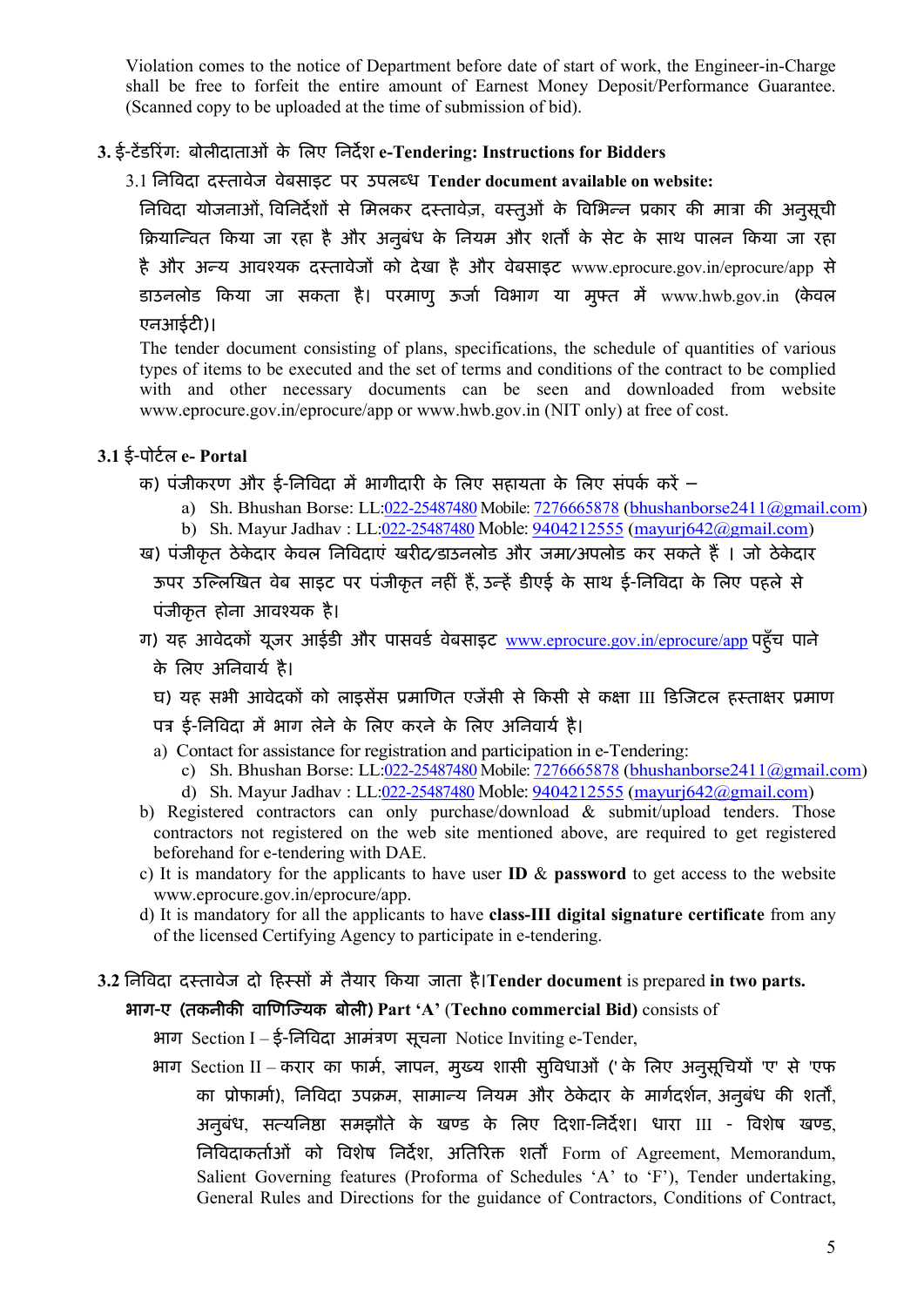Clauses of Contract, Integrity pact. Section III - Special Clauses, Special Instructions to Tenderers, Additional conditions,

- भाग Section IV तकनीकी विनिर्देशन Technical specifications,
- भाग Section V निविदा आरेखण की सूची List of Tender Drawings,
- भाग Section VI सुरक्षा मैनुअल, श्रमिकों के लिए स्वास्थ्य और स्वच्छता की व्यवस्था के संरक्षण के लिए मॉडल नियम, श्रम नियमों अनुबंध। Safety Manual, Model rules for the protection of health and sanitary arrangements for workers, Contract labour regulations
- Section VII प्रारूप, प्रोफार्मा और परिशिष्ट और अनुबंध। Formats, proforma and appendices and Annexure.

**भाग Part 'B' (वित्तीय बोली Financial bid)** consists of Schedule 'B' – अनुसूची की मात्रा Schedule of Quantities.

- 3.3 निविदा की भागीदारी Tender Participation:
	- (a) इच्छुक बोली लगाने वाले नियमों और "आमंत्रण सूचना निविदा" ध्यान की शर्तों को पढ़ने चाहिए। वह केवल अपनी बोली प्रस्तुत करना चाहिए अगर वह खुद को योग्य मानता है और वह सभी आवश्यक दस्तावेजों के कब्जे में है । The intending bidder must read the terms and conditions of "NOTICE INVITING TENDER" carefully. He should only submit his bid if he considers himself eligible and he is in possession of all the documents required.
	- (b) निविदा में भाग लेने के लिए, संभावित बोलीदाताओं को भाग ए तकनीकी-वाणिज्यिक बोली के एक्सेल प्रारूप को डाउनलोड करना आवश्यक है जिसमें तकनीकी बोली 1, तकनीकी बोली 2 - फॉर्म (फॉर्म 'ए', फॉर्म 'बी', फॉर्म 'सी' और सामान्य डेटा) शामिल हैं। और भाग बी-वितीय बोली जिसमें अनुसूची 'बी' शामिल है, वेबसाइट www.eprocure.gov.in/eprocure/app के होम पेज में अपने यूजर आईडी / पासवर्ड और कक्षा III डिजिटल हस्ताक्षर प्रमाण पत्र के साथ लॉगिन करने के बाद। इच्छुक बोलीकर्ता जो निविदा सूचना में उल्लिखित अवधि के भीतर प्रस्तुत करने के लिए संपादन योग्य दस्तावेजों को डाउनलोड करने में विफल रहते हैं, वे आगे निविदा प्रक्रिया में भाग लेने में सक्षम नहीं होंगे।

To participate in the tender, Prospective Bidders are required to download the excel format of Part A – Techno-commercial Bid containing Technical Bid1, Technical Bid2 – Forms (Form 'A', Form 'B', Form 'C' & General data) and Part B-Financial Bid containing Schedule 'B' after Login in the Home page of the website www.eprocure.gov.in/eprocure/app with their User ID /Password & Class III Digital Signature Certificate.

 Interested bidders who fail to download the editable documents for submission within the period indicated in tender notice will not be able to further participate in tender process.

### 3.4 प्रस्ताव प्रस्तुत करना Submission of offer:

- (a) निविदा के रूप में एनआईटी में उल्लिखित तिथि और समय से पहले निर्धारित प्रारूप में ऑनलाइन प्रस्तुत किया जाएगा। प्रस्तुत करने का कोई अन्य तरीका स्वीकार्य नहीं है।The tender shall be submitted online in the prescribed format before the date and time as mentioned in NIT. No other mode of submission is acceptable.
- (b) प्रस्ताव दो भागों हिस्सा होते हैं भाग -1 (तकनीकी-वाणिज्यिक बोली) और भाग द्वितीय (वितीय बोली) बोलीदाताओं नीचे लोड एमएस एक्सेल कार्यपुस्तिका दोनों भागों के कार्यपत्रकों युक्त, सदा ही एक्सेल दस्तावेज़ों / स्वरूपों में डेटा को भरने के लिए है और संपादित कार्यपुस्तिकाओं उन्हें नाम बदलने के बिना अपलोड करना होगा Offer consists of two parts Part - I (Technocommercial Bid) and Part – II (Financial Bid).Prospective Bidders has to down load MS Excel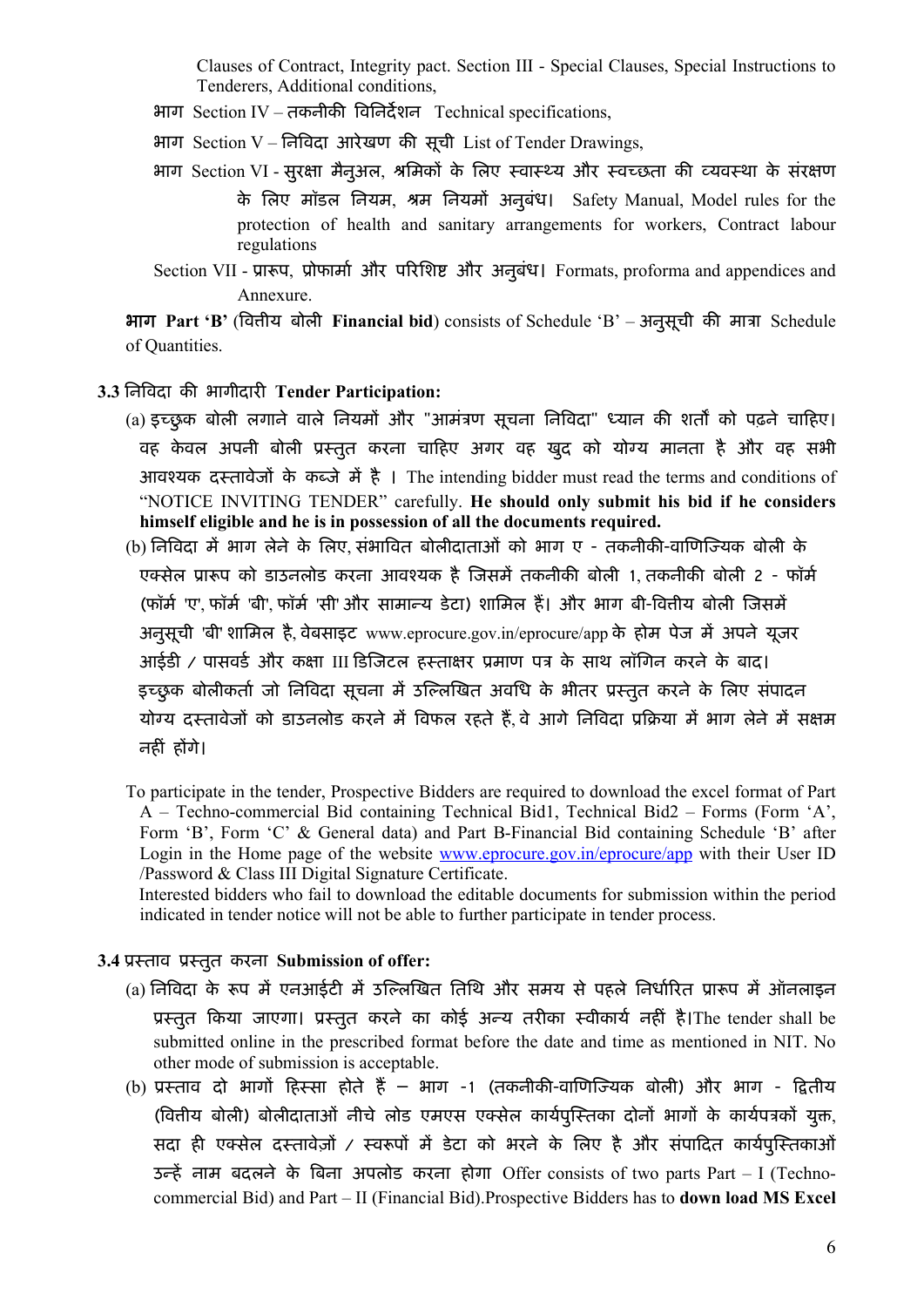workbook containing worksheets of both parts, invariably fill the Data in the Excel documents/formats and edited workbooks uploaded without renaming them

(c) भरने की तरीका Mode of filling:

#### बोलीकर्ता को एसएस एक्सेल में निम्नलिखित भरना होगा

The Bidder is required to fill the MS Excel work Book containing the following:  $I - Part - 'A'$ 

- a) तकनीकी बोली-1 Technical Bid 1.
- b) तकनीकी बोली-2 Technical Bid 2 (Forms) containing
- (i) सामान्य General Data
- $(i)$   $\overline{v}$   $\overline{v}$   $\overline{v}$   $\overline{v}$   $\overline{v}$   $\overline{v}$   $\overline{v}$   $\overline{v}$   $\overline{v}$   $\overline{v}$   $\overline{v}$   $\overline{v}$   $\overline{v}$   $\overline{v}$   $\overline{v}$   $\overline{v}$   $\overline{v}$   $\overline{v}$   $\overline{v}$   $\overline{v}$   $\overline{v}$   $\overline{v}$   $\overline{v}$   $\overline{v}$
- (iii) फार्म Form B List of works in hand
- (iv) फार्म Form C-Manpower &Machinery proposed for the work &Cash Flow statement

II – भाग Part – "B"

अनुसूची Schedule - 'B' (Financial Bid).

### मूल्य बोली (अनुसूची) Price Bid (Schedule):

(i) ठेकेदार प्रत्येक मद की दर उद्धत करने के लिए यह सुनिश्चित करना चाहिए । (ii) बोलीदाता केवल भारतीय रुपए में काम के लिए बोली लगाई जाएगी । (iii) बोलीदाता को यह सुनिश्चित करना चाहिए कि सभी मदों की दरें अपलोड / जमा करने से पहले प्रत्येक मद की मात्रा के सामने संबद्ध खाने में ठीक से भरी हो । इसलिए यदि कोई खाना खाली छोड़ दिया जाता है और बोलीकर्ता द्वारा कोई दर कोट नहीं की जाती है, तो बोली को अनुत्तरदायी माना जाएगा और इस पर विचार नहीं किया जाएगा।

(iv) बोली जमा करने के बाद, ठेकेदार संशोधित बोली बार की लेकिन पिछली बार और बोली प्रस्तुत करने की तारीख से पहले किसी भी संख्या को फिर से जमा कर सकते हैं के रूप में अधिसचित। (v) संशोधित बोली प्रस्तुत करते समय ठेकेदार के रूप में अधिसूचित पिछली बार और बोली प्रस्तुत करने की तारीख एक या एक से अधिक मद कितनी भी बार की लेकिन इससे पहले कि दर को संशोधित कर सकते हैं।

(vi) ठेकेदार मूल्य बोली में उद्धत दरों का खुलासा नहीं करेगा और न ही करेगा लगा देना / दस्तावेजों पैरा 3.5 में उल्लेख के साथ किसी भी हार्ड कॉपी जमा करें।

- (i). Contractor must ensure to quote rate of each item.
- (ii). Bidder shall bid for work in Indian Rupees only.
- (iii) Bidder should ensure that the rates of all items shall be filled properly in relevant cells opposite to the Quantity of each item before uploading/ submission. Therefore, if any cell is left blank and no rate is quoted by the bidder, the bid shall be treated as unresponsive and will not be considered.
- (iv). After submission of bid, contractor can resubmit revised bid any number of times but before last time and date of submission of bid as notified.
- (v). While submitting revised bid, contractor can revise the rate of one or more item(s) any number of times but before last time and date of submission of bid as notified.
- (vi) Contractor shall not disclose rates quoted in price Bid nor shall enclose /submit any hard copy along the documents mentioned in Para 3.5.
- (d) भाग (सामान्य डेटा, फार्म ए फार्म बी और फार्म सी) की सभी सामग्री की प्रिंट कॉपी, भौतिक रूप से हस्ताक्षरित किया जाएगा और उसके बाद स्कैन और अनिवार्य दस्तावेजों अपलोड किया जाएगा । Print copies of all the worksheets of Part I (General Data, Form A, Form B and Form C), shall be signed physically, then scanned and uploaded as mandatory documents.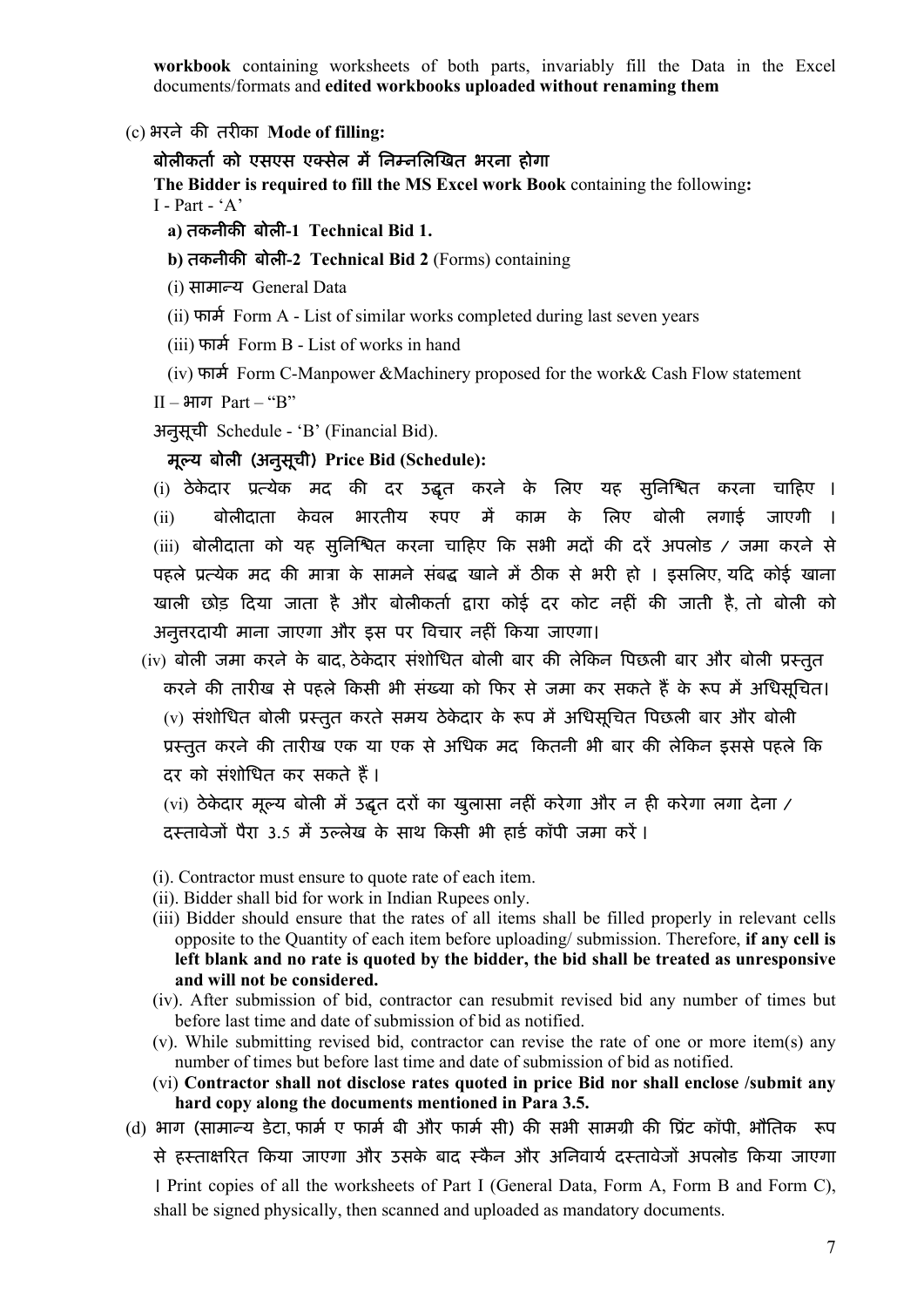- (e) डाटा फार्मेट ए से एफ (निविदा दस्तावेज के भाग VII) को भर कर हस्ताक्षर कर, स्कैन कर अपलोड किया जाना है । Data in Formats Form A to F (Section VII of – Tender Document) are to be filled, signed, scanned and uploaded.
- (f) पैरा 3.5 के तहत उल्लेख दस्तावेजों की स्कैन प्रतियां भी अपलोड किया जाना हैं Scanned copies of documents mentioned under Para 3.5 are also to be uploaded
- (g) लिंक अनिवार्य दस्तावेज अपलोड करने के लिए बनाई गई हैं। बोली जमा करने से पहले, बोलीदाताओं विषय निविदा के खिलाफ इस तरह के प्रत्येक अनिवार्य लिंक के खिलाफ दस्तावेज अपलोड करने के लिए है। अगर कोई अनिवार्य लिंक इन दस्तावेजों में से किसी के लिए उपलब्ध है, वही अन्य दस्तावेज के रूप में अपलोड किया जाएगा। Links are created for uploading mandatory documents. Before submission of bids, bidders have to upload documents against each such mandatory links against subject tender. If no mandatory link is available for any of these documents, same shall be uploaded as other document.
- (h) ईएमडी को एकल सीलबंद लिफापे में प्रस्तुत करने होगा उस पर ईएमडी लिखना होगा । Earnest Money Deposit shall be placed in single sealed envelope super scribed as " Earnest Money Deposit "
- (i) निविदा सूचना में दिए गए अनुसार सूचिबद्ध आदेश की प्रतियाँ और कार्य अनुभवन प्रमाण-पत्र) एवं अन्य दस्तावेज बिड प्रस्तुत करने के निर्धारित अवधि में स्कैन करके अपलोड करने होगा और प्रमाणित प्रति को अलग से सीलबंद लिफाफे में रखकार " अन्य दस्तावेज" में रूप में प्रस्तुत करना होगा । Copies of Enlistment Order and certificate of work experience and other documents as specified in the detailed tender notice shall be scanned and uploaded to the e- Tendering website within the period of bid submission and certified copy of each shall be deposited in a separate envelop marked as "Other Documents".
- (i) दोनों लिफाफे को एक अलग से लिफाफे में रखना होगा और उस पर कार्य का नाम, तारीख व समय एवं निविदा खोलने की तारीख जिस पर पता अनुरक्षण प्रबंधक, भारी पानी संयंत्र, बडौदा – 391750 होना चाहिए और अनुरक्षण प्रबंधक के ड्राप बाक्स आखिरी तारीख के अंदर डालना होगा Both the envelopes shall be placed in another envelope with due mention of Name of work, date & time of opening of tenders addressed to Maintenance Manager , Heavy Water Plant, Baroda– 391750 and shall be dropped in the tender box placed at Maintenance Manager office on or before last date and time of submission as notified.
- (k) ठेकेदार 'निविदा के उपक्रम' अपने लेटरहेड, स्कैन और तकनीकी बोली के साथ अपलोड पर मुद्रित हस्ताक्षर करेगा। अन्य दस्तावेज़" के साथ मूल दस्तावेज प्रस्तुत करना होगा । Contractor shall sign the 'Tender Undertaking' printed on their Letter Head, scanned and uploaded with Technical Bid. Original submitted with "Other Documents" as above.
- (l) अपलोड लिए बुलाया सभी जानकारी रूपों में प्रासंगिक कॉलम के खिलाफ प्रस्तुत किया जाना चाहिए। किसी भी कारण के लिए सूचना एक अलग शीट पर प्रस्तुत किया जाता है, इस तथ्य को प्रासंगिक स्तंभ के खिलाफ उल्लेख किया जाना चाहिए। यहां तक कि अगर कोई जानकारी एक कॉलम में उपलब्ध कराया जा रहा है, एक "शून्य" या "ऐसा कोई मामला" प्रविष्टि उस स्तंभ में बनाया जाना चाहिए। अगर किसी भी ब्यौरे / क्वेरी बोली लगाने के मामले में लागू नहीं है, यह 'के रूप में लागू नहीं "कहा जाना चाहिए। बोलीदाताओं आगाह कर रहे हैं कि आवेदन फार्म में है या नहीं निर्धारित प्रपत्रों में स्पष्ट शब्दों में यह दे रही है या बनाने के लिए किसी भी परिवर्तन या जानबूझ कर दबा जानकारी बोली में परिणाम हो सकता है सरसरी तौर पर अयोग्य घोषित किए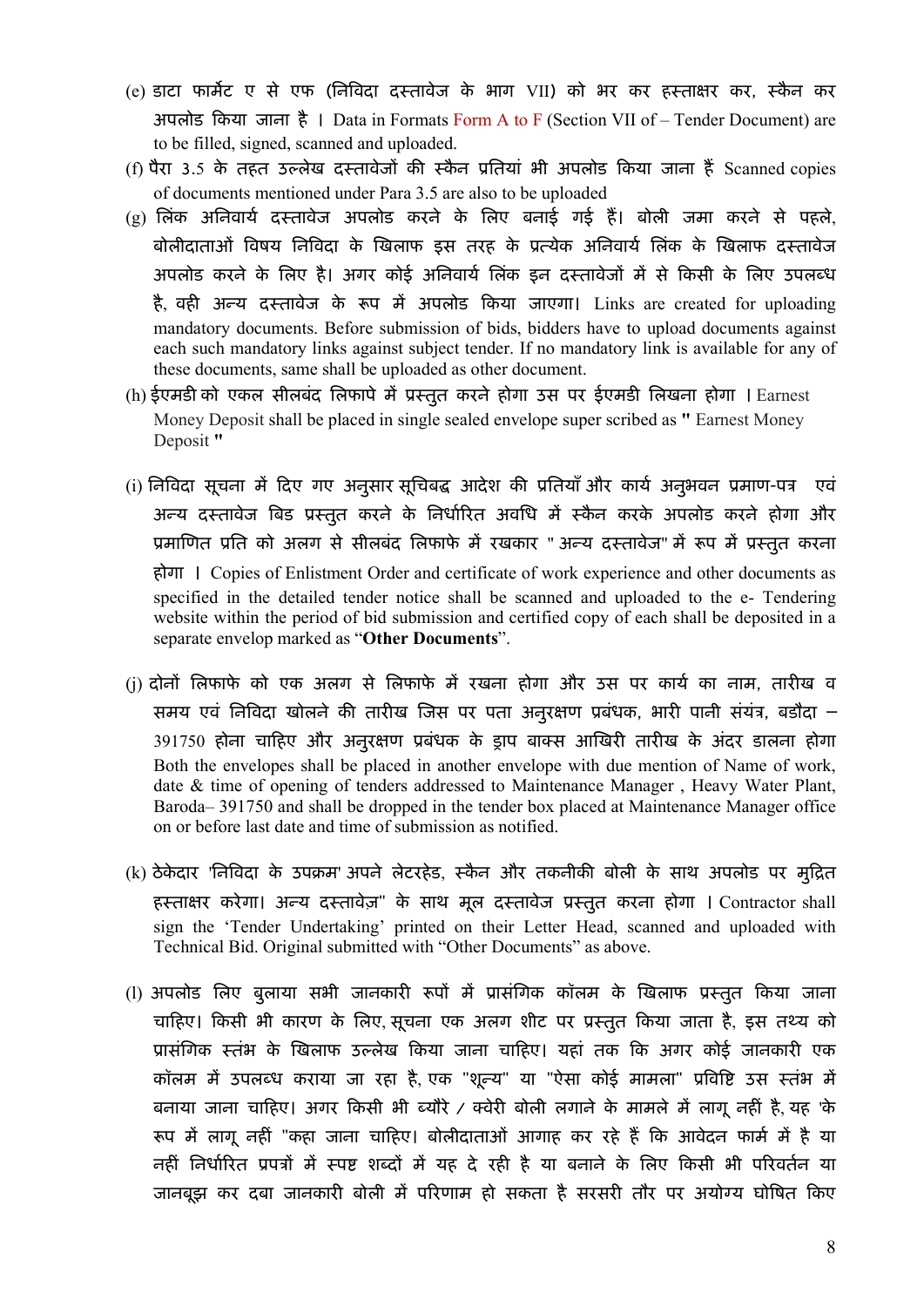जाने के लिए कहा जाता है पूरी जानकारी नहीं दे रही है। All information called for in the uploaded forms should be furnished against the relevant columns in the forms. If for any reason, information is furnished on a separate sheet, this fact should be mentioned against the relevant column. Even if no information is to be provided in a column, a "nil" or "no such case" entry should be made in that column. If any particulars/query is not applicable in case of the bidder, it should be stated as "not applicable". The bidders are cautioned that not giving complete information called for in the application forms or not giving it in clear terms or making any change in the prescribed forms or deliberately suppressing the information may result in the bid being summarily disqualified.

3.5 स्कैन एवं अपलोड किए जान वाले दस्तावेज LIST OF DOCUMENTS TO BE SCANNED AND UPLOADED.

(सभी स्कैन और अपलोड दस्तावेजों की प्रमाणित प्रतियां शारीरिक वित्तीय साधनों के साथ साथ प्रस्तुत

Ǒकया जाना चाǑहए )

- 1) नवीनतम बैंक शोधन क्षमता प्रमाणपत्र.
- 2) पिछले 7 साल में पूर्ण किए गए समान कार्यों की सूची
- 3) हाथ में कार्यों की सची
- 4) वैध प्रमाण पत्र:
- क) प्रत्यायन / पंजीकरण प्रमाण पत्र, यदि कोई हो
- ख) कार्य अनुभव / प्रदर्शन प्रमाण पत्र का प्रमाण पत्र
- ग) जीएसटी पंजीकरण प्रमाणपत्र
- घ) पैन (èथायी खाता संÉया) पंजीकरण
- ङ) लेबर लाइसेंस।
- च) ईपीएफ एव इन्सूरन्स
- छ) सीए द्वारा प्रमाणित वित्तीय टर्न ओवर
- $5)$  ईएमडी

6) उपक्रम है कि पात्र इसी तरह के काम (s) वापस आधार को पीठ पर एक और ठेकेदार के माध्यम से क्रियान्चित नहीं किया गया है। तकनीकी बोली के अनुसार निविदा उपक्रम के हस्ताक्षरित पत्र। 7) प्री-बिड स्पष्टीकरण किसी भी निविदाएं तकनीकी बोली में संकेत के रूप में की बिक्री के पास होने के बाद विभाग द्वारा जारी किए गए हैं।

8) कोई अन्य दस्तावेज निविदा दस्तावेज के किसी भी हिस्से के रूप में निर्दिष्ट।

नोट: मूल प्रमाण पत्र की स्कैन किए गए प्रतिलिपि अपलोड किया जा सके। ईएमडी और अन्य दस्तावेजों को स्कैन और निविदा जमा करने और मूल की अवधि के भीतर निर्दिष्ट के रूप में जमा किया जाना चाहिए आगे की जानकारी यदि किसी भी विभाग द्वारा आवश्यक निविदाएं / तकनीकी बोली के उद्घाटन के बाद / दौरान प्रस्तुत किया जाएगा।

(Certified Copies of all the scanned and uploaded documents to be submitted along with Physical Financial instruments) Balance sheet/ profit & loss account for the last five vears duly certified by CA.

- 1) Latest Bank Solvency Certificate.
- 2) List of Similar Works completed in last 7 years.
- 3) List of Works In Hand.
- 4) Valid Certificates of:
	- a. Accreditation /Registration certificate, if any
	- b. Certificates of Work Experience / Performance Certificates
	- c. GST Registration Certificate
	- d. PAN (Permanent Account Number) Registration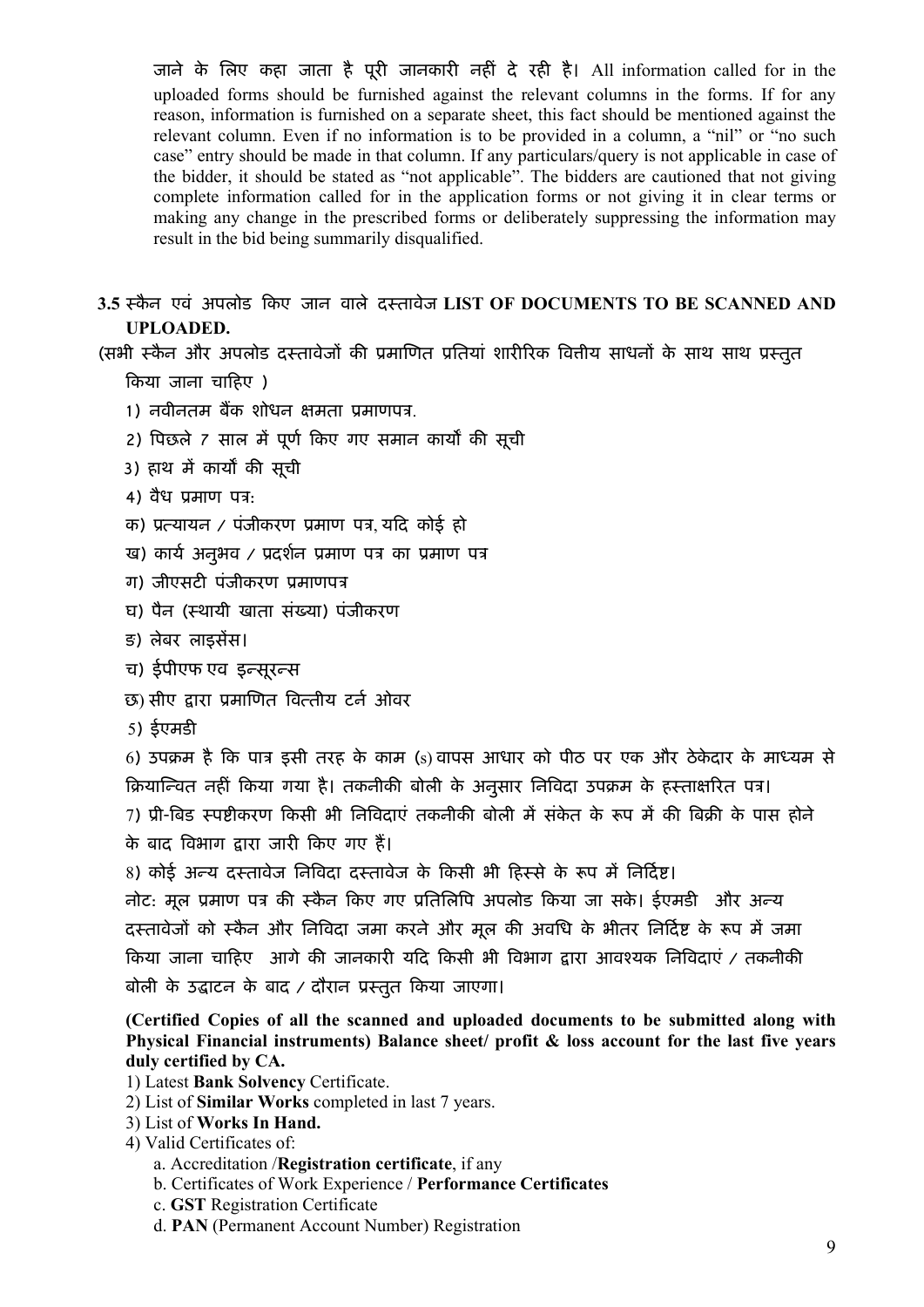#### e. Labour License.

- f. EPF & Insurance for workmen
- g. Annual turnover certified by CA & profit loss statement.
- 5) EMD
- 6) Undertaking that the eligible similar work(s) have not been executed through another Contractor on back to back basis. Signed letter of tender undertaking as per Technical Bid.
- 7) Pre-bid clarifications if any issued by the Department after close of sale of tenders as indicated in the Technical Bid.
- 8) Any other Document as specified in any part of tender document.
	- Note: Scanned copy of original certificates to be uploaded. Earnest Money Deposit and other documents shall be scanned and uploaded to the e-tendering website within the period of tender submission. Further details if any required by the department shall be submitted during /after opening of tenders/ technical bid.
- 3.6 आवेदकों को निविदा दस्तावेज के संबंध में उपर्युक्त समय-समय पर (बोली प्रस्तुत करने के लिए समय सीमा तक) किसी भी अद्यतन या शुद्धिपत्र के लिए वेब साइटों पर जाकर, अगर किसी भी रखने की सलाह दी जाती है। ऐसा करने में विफलता यदि कोई हो, बोलियों सहित अद्यतन / शुद्धिपत्र उसके सभी संबंध में पूरा प्रस्तुत करने के लिए उसकी देनदारियों के आवेदक दोषमुक्त नहीं करेगा। अधूरी बोली प्रस्तुत अस्वीकृति के लिए जिम्मेदार हो सकता है। Applicants are advised to keep visiting the above mentioned web-sites from time to time (till the deadline for bid submission) for any updates or corrigendum in respect of the tender documents, if any. Failure to do so shall not absolve the applicant of his liabilities to submit the bids complete in all respect including updates/corrigendum thereof, if any. An incomplete bid submission may be liable for rejection.
- 3.7 निविदाकर्ताओं उनके प्रस्ताव प्रस्तुत करने के लिए, अच्छी तरह से नियत तारीख और समय से पहले अपने दस्तावेजों को अपलोड / अंतिम मिनट सर्वर या अपलोड करने में जटिलताओं पर भीड़ से बचने के लिए सलाह दी जाती है। भापाबो / भापासं (बडौदा) दस्तावेज प्रस्तुत करने में या सर्वर और तकनीकी समस्याओं सहित किसी भी कारण के लिए दस्तावेजों को अपलोड करने में समस्या का किसी भी प्रकार के लिए किसी भी देरी के लिए जिम्मेदार नहीं होगा। The tenderers are advised to submit their offer/ upload their documents well before the due date and time, to avoid last minute rush on the server or complications in uploading. HWB/HWP,Baroda shall not be responsible for any delay in submission of documents or for any type of problem in uploading the documents for any reason including server and technical problems.

### 3.8 अपूर्ण एवं विलिबिंत निविदाएँ Incomplete and late Tenders:

(क) टेंडर नोटिस में उल्लेख से पहले पैरा नं 2 एवं 3 में उल्लेख के अनुसार पात्रता मानदंड के रूप में प्रमाण पत्र अन्य आवश्यकताओं की प्रतियां प्रस्तुत करने में विफल रहता है निविदाकर्ता के प्रस्ताव को सरसरी तौर पर खारिज कर दिया जाएगा और आगे की कार्रवाई नहीं की जाएगी। (ख) विलंबित मूल में साख और ईएमडी का / देर से जमा करने पर विचार नहीं किया जाएगा। (ग) किसी भी निविदाकर्ता किसी वैध कारण के बिना प्रस्ताव को अपलोड करने के बाद मूल के प्रस्तुत करने में विफल करने को दोहराता है, तो निविदाकर्ता एक वर्ष की न्यूनतम अवधि के लिए भाग लेने से वंिचत कर Ǒदया जाएगा। (घ) देरी या देर प्रस्तावों को सरसरी तौर पर खारिज कर दिया जाएगा। विभाग के डाक देरी के लिए

जिम्मेदार नहीं होगा।

(a) The offer of tenderer who fails to submit copies of certificates as per the eligibility criterion and other requirements mentioned at Para No 2 and 3 on or before the time and date mentioned in the tender notice will be summarily rejected and will not be processed further.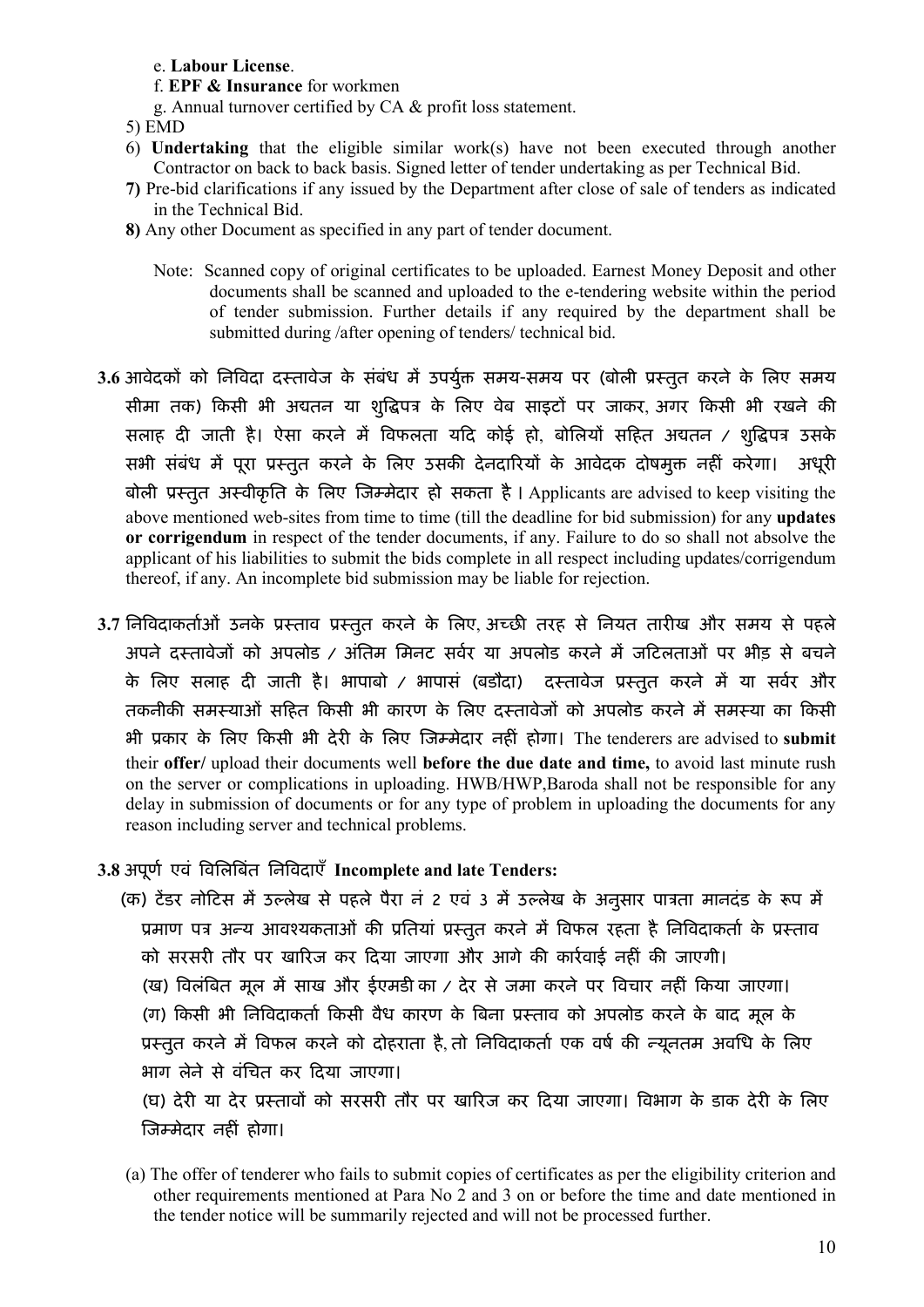- (b) Delayed /late submission of credentials and Earnest Money Deposit in originals will not be entertained.
- (c) If any tenderer repeats to fail in submission of originals after uploading the offer without any valid reason, the tenderer will be debarred from participation for a minimum period of one year.
- (d) The Delayed or late offers will be summarily rejected. Department will not be responsible for Postal delays.

### 3.9 अवैध निविदाएँ Invalid Tenders:

प्रस्तुत किया गया बोली अमान्य हो जाएगी यदि:

(I) बोलीदाता को अयोग्य पाया जाता है।

(Ii) बोली लगाने वाले सभी दस्तावेजों (अनिवार्य स्कैन किए गए दस्तावेज़ों, तकनीकी वाणिज्यिक बोली (भाग 'ए') और वित्तीय बोली (भाग 'बी'), जीएसटी लिए पंजीकरण का प्रमाण पत्र.और अन्य अपलोड नहीं करता दस्तावेज निर्धारित अवधि के भीतर बोली दस्तावेज में निर्धारित की गई है।

(Iii) कोई विसंगति दस्तावेज़ ऑनलाइन बोली जमा करने की समय पर अपलोड के रूप में और हार्ड प्रतियां लिफाफे भौतिक रूप से निविदा खोलने प्राधिकरण के कार्यालय में प्रस्तुत में के रूप में के बीच देखा जाता है।

और सरकार, किसी भी अन्य अधिकार या उपाय पर प्रतिकूल प्रभाव डाले बिना, स्वतंत्रता पर उपरोक्त के रूप में कहा कि बयाना के 50% अर्थदंड करने के लिए किया जाएगा। इसके अलावा निविदाकर्ता काम की फिर से निविदा प्रक्रिया में भाग लेने की अनुमति नहीं दी जाएगी।

The bid submitted shall become invalid if:

- (i) The bidder is found ineligible.
- (ii) The bidder does not upload all the documents (Mandatory scanned documents, Techno-Commercial bid (Part 'A') and Financial bid (Part 'B'), certificate of registration for GST and other documents as stipulated in the bid document within the prescribed period.
- (iii) Any discrepancy is noticed between the documents as uploaded at the time of submission of bid online and hard copies as submitted in the envelopes physically in the office of tender opening authority.

And the Government shall, without prejudice to any other right or remedy, be at liberty to forfeit 50% of the said earnest money as aforesaid. Further the tenderer shall not be allowed to participate in the re-tendering process of the work.

#### 3.10 निविदाए खोलना Opening of Tenders:

(a) इच्छुक बोलीदाताओं द्वारा प्रस्तुत ऑनलाइन निविदा दस्तावेज केवल उन्हीं बोलीदाताओं के निर्दिष्ट तिथि और समय पर खोले जाएंगे, जिन्होंने ईएमडी जमा की है और स्कैन और अपलोड किए गए अन्य दस्तावेज क्रम में पाए जाते हैं।

Online tender documents submitted by intending bidders shall be opened on the specified date and time only of those bidders, who has submitted Earnest Money Deposit and other documents scanned and uploaded are found in order.

(b) भाग 'ए' खोलने के बाद निविदाकार के वित्तीय और तकनीकी क्षमता, समय और गूणवत्ता चेतना, ठेकेदारों द्वारा चलाए जा रहे कार्य स्थलों व कार्यालयों, कार्यों की प्रकृति, निविदाकर्ताओं की संगठनात्मक संरचना, संसाधनों रोजगार के निष्पादन, आवश्यक बाहरी दावों और विवादों, साइट योजना बनाने की क्षमता है आदि और उनके टेक्नो वाणिज्यिक बोली संबंधित दस्तावेजों को कंपनी की प्रवृत्ति बनाने के संबंध में कंपनी का मूल्यांकन किया जाएगा। तदनुसार सक्षम प्राधिकारी द्वारा निविदाकर्ताओं योग्य / अयोग्य घोषित कर दिया जाएगा ।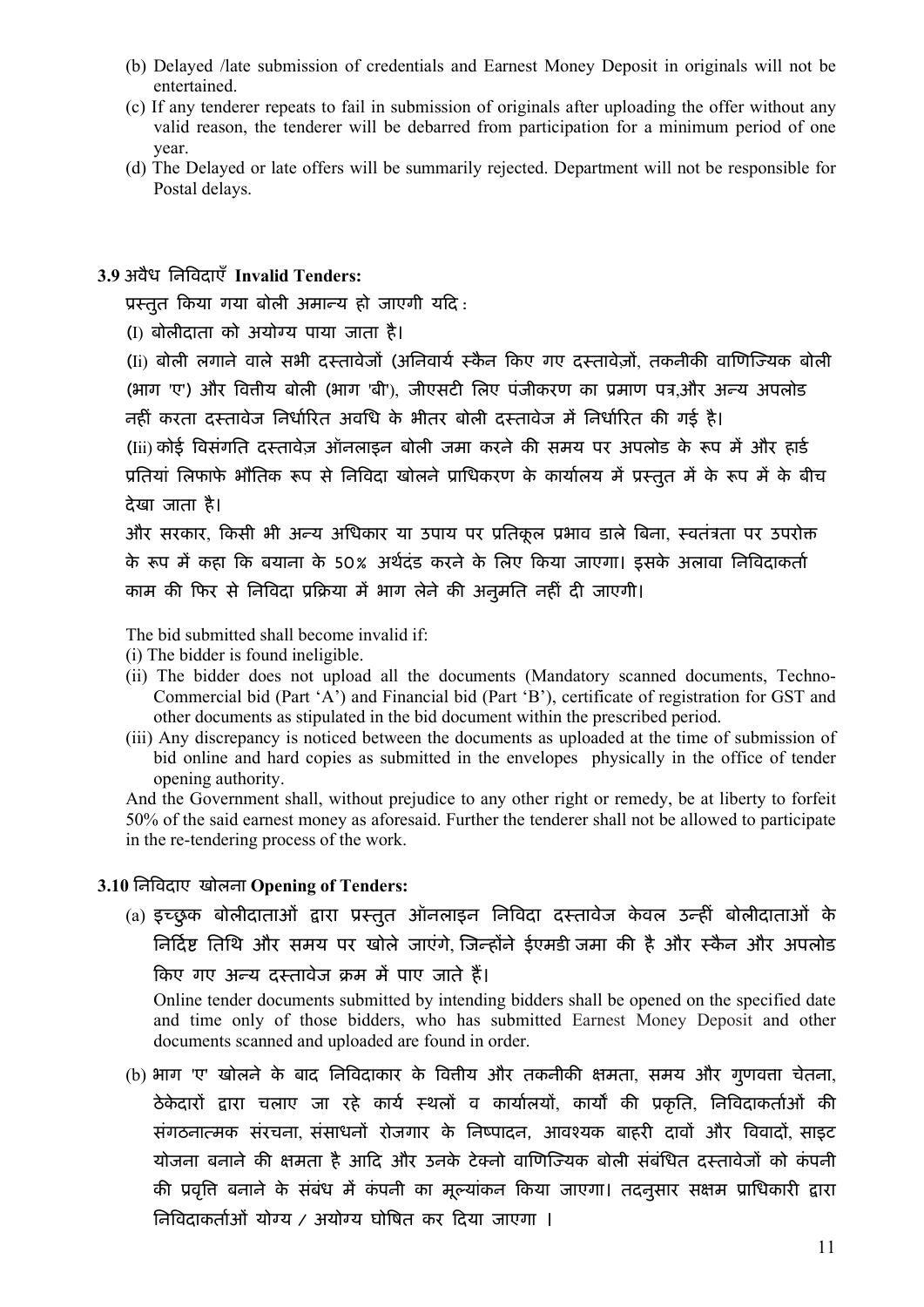After opening of Part "A", Tenderer's Financial and technical capability, Time and quality consciousness, contractors ongoing/completed works, work sites & offices, nature of works executed, organizational structures of tenderers, resources required for execution of the job, tendency of the company with regard to making extraneous claims and disputes, site planning ability, tendency of the company to award the work on back to back/subletting etc. and their Techno commercial Bid related documents will be evaluated. Accordingly tenderers will be qualified/disqualified by the Competent Authority.

( c ) बोलीदाताओं द्वारा किया कार्य का निरीक्षण: काम करता बोली लगाने वाले ने संकेत दिया बेतरतीब ढंग से काम करते हैं. प्रदर्शन की उनकी गणवत्ता और अनुबंध के दौरान उनका रवैया के मूल्यांकन के लिए विभाग द्वारा निरीक्षण के लिए चयन किया जाएगा। बोली लगाने में योग्यता में निष्पादन के लिए वेटेज दिया जाएगा।

Inspection of works done by Bidders: All the eligible similar works executed and submitted by the bidders may be got inspected by a committee which may consist client or any other authority as decided by NIT approving authority. The marks for the quality shall be given based on this inspection, if inspection is carried out.

( d ) भाग-ए खोलन के बाद निविदा में कोई संशोदन की अनुमति नहीं दी जाएगी No modification in the tender shall be allowed after opening of Part "A".

(e) भाग-बी (वित्तीय बोली) निट में योग्यता अर्हता प्राप्त करने के बाद एवं और भाग-1 (तकनीकी बोली) में पात्रता मानदंड को मूल्यांकन के बाद खोला जाएगा । इसलिए बोलीदाताओं भाग- I (तकनीकी बोली) अपने आप में दस्तावेजों के साथ अपेक्षित डेटा प्रस्तुत करना आवश्यक हैं। ठेकेदार के लिए लॉग इन और खोलने के बाद बोली स्थिति देख सकते हैं। Part-B (Financial Bid) will be opened (Date to be notified separately) only of those bidders who qualify eligibility criterion mentioned in NIT and evaluation of Part-I (Technical Bid).

Therefore bidders are required to submit the requisite data with documents in Part-I (Technical Bid) itself. Contractors can login and see the status of Bids after opening.

4 भावी एजेंसियों खुद को निविदा जमा करने से पहले सभी एनआईटी मानदंडों को पूरा करने का पूरा करेगा। विभाग एनआईटी शर्तों को पूरा नहीं कर एजेंसियों और / या प्रतिकूल रिपोर्ट होने की निविदा के गैर विचार का अधिकार सुरक्षित रखता है। यह पाया जाता है कि निविदा उचित तरीके से प्रस्तुत नहीं कर रहा है, या बेतूका दरों में यह सरकार निविदा की अनदेखी करने के लिए खोल दिया जाएगा शामिल हैं।

Prospective agencies shall satisfy themselves of fulfilling all the NIT criteria before submission of tender. Department reserves the right of non consideration of tender of the agencies not fulfilling the NIT stipulations and / or having adverse report. If it is found that the tender is not submitted in the proper manner, or contains absurd rates it will be open for the Government to ignore the tender.

5 बोली लगाने वाले या उसके एजेंट की ओर से कोई प्रयास प्रभाव करने या दबाव डालने के लिए नियोक्ता अपनी बोली की अस्वीकृति में परिणाम होगा। निविदाओं सख्त वर्जित है और निविदाओं ठेकेदारों जो प्रचार का सहारा द्वारा प्रस्तुत करने के संबंध में प्रत्यक्ष अथवा परोक्ष रूप से किसी भी तरह के प्रचार, अस्वीकृति के लिए उत्तरदायी होगा ।

Any effort on the part of the bidder or his agent to exercise influence or to pressurize the employer would result in rejection of his bid. Canvassing of any kind whether directly or indirectly, in connection with tenders is strictly prohibited and the tenders submitted by the contractors who resort to canvassing will be liable to rejection.

6 जिस ठेकेदार की कोई भी रिश्तेदार (ठेके के निष्पादन के लिए जिम्मेदार है ) सहायक लेखा अधिकारी या अभियंता/वैज्ञानिक अधिकारी या वैज्ञानिक सहायक (दोनों मिलाकर) के पद है उन ठेकेदारों को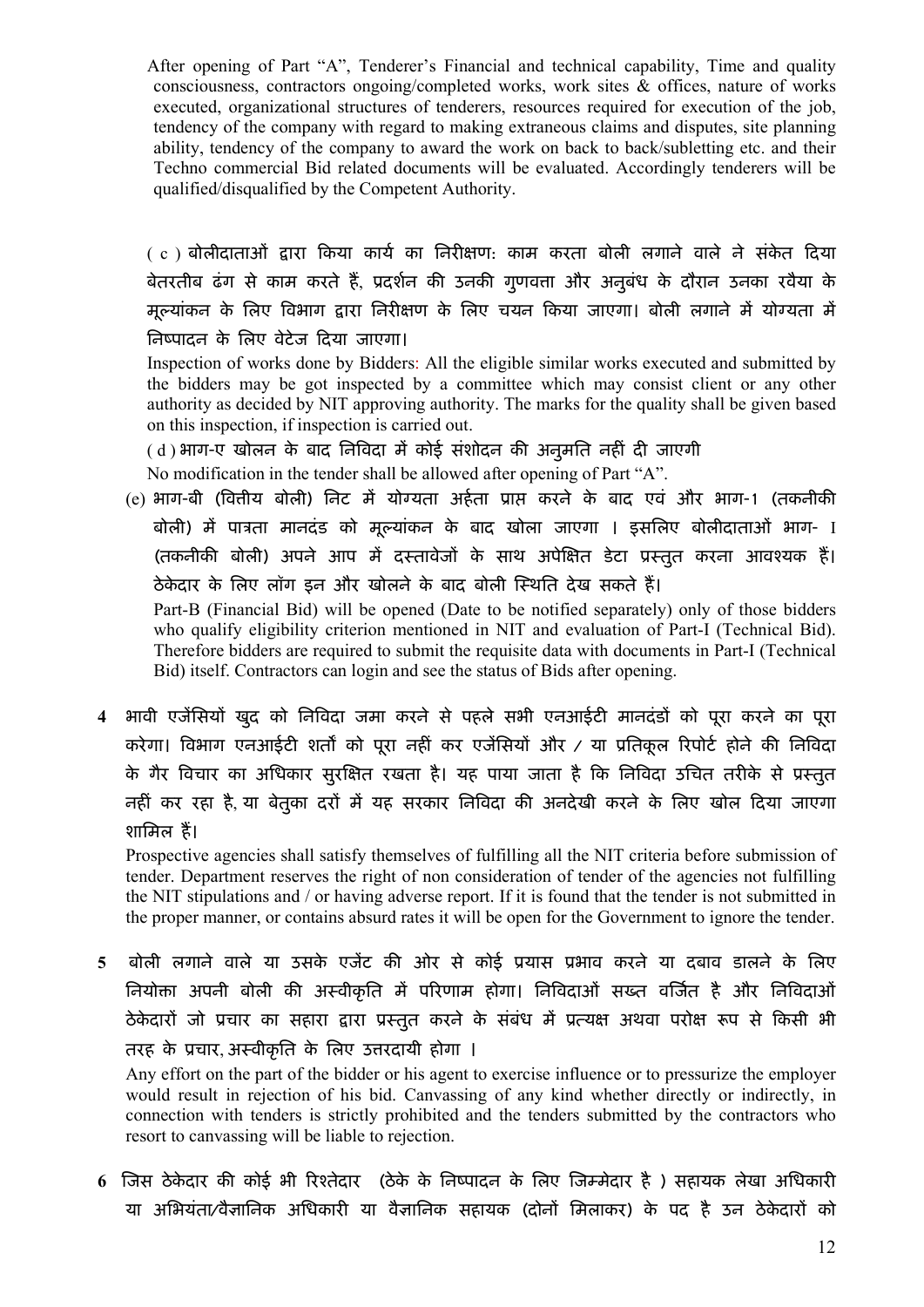निविदा प्रस्तुत करने की अनुमति नहीं दी जेगी । उन्हें उनके नाम की सूचना देना होगा और भापासं,बडौदा /भापाबो या किसी भी पऊवि यूनिट में राजपत्रित अधिकारी के रिश्तेदारों को उनक द्वारा रोजगार दिया गया हो । ठेकेदार द्वारा इस हालत के किसी भी उल्लंघन के लिए उसे जिम्मेदार इस विभाग के ठेकेदारों की अनुमोदित सूची से हटा दिया जाएगा ।

The contractor shall not be permitted to tender for works in HWP,Baroda in which his near relative (responsible for award and execution of contracts) is posted as Assistant Accounts Officer or as an officer in any capacity between the grades of Engineer/ Scientific Officer and Scientific Assistant (both inclusive). He shall also intimate the names of persons who are working with him in any capacity or are subsequently employed by him and who are near relatives to any Gazetted officer in HWP, Baroda/HWB or in DAE. Any breach of this condition by the contractor would render him liable to be removed from the approved list of contractors of this Department.

7 राजपत्रित पद या इंजीनियरिंग या भारत सरकार के एक इंजीनियरिंग विभाग में प्रशासनिक कर्तव्यों में कार्यरत अन्य राजपत्रित अधिकारी का कोई इंजीनियर, सरकारी सेवा से सेवानिवृत्त लेने के बाद एक वर्ष की अवधि के लिए एक ठेकेदार के रूप में काम करने के लिए अनुमति नहीं दी जाएगी । निविदा प्रस्तुत करने से पूर्व भारत सरकार से अनुमति नहीं ली है तो उनके ठेके का रद्द किया जा सकता है । No Engineer of Gazetted rank or other Gazetted officer employed in Engineering or Administrative duties in an Engineering Department of the Government of India is allowed to work as a contractor for a period of one year after his retirement from Government service, without the previous permission of the Government of India in writing. This contract is liable to be cancelled if either the contractor or any of his employees is found any time to be such a person who had not obtained the permission of the Government of India as aforesaid before submission of the tender or engagement in the contractor's service.

8 कार्यों के लिए निविदाओं की ऑनलाइन जमा के समापन की अंतिम तिथि से 120 (एक सौ बीस) दिनों की अवधि के लिए स्वीकृति के लिए टेंडर खुला रहेगा /मान्य रहेगा । कोई निविदाकर्ता उक्त अवधि या स्वीकृति का पत्र जारी, पहले हो, या जो भी करता है इससे पहले कि उसकी निविदा वापस ले लेती है तो नियमों और निविदा की शर्तों जो विभाग को स्वीकार्य नहीं हैं, या किसी भी पूर्व अपेक्षित शुल्क का भुगतान करने से मना कर में किसी भी संशोधन, या अनुस्मारक के साथ किसी भी शर्त शुल्क का भुगतान नहीं करते हैं, या प्रस्तुत नहीं करते अनुस्मारक के साथ किसी भी अपेक्षित दस्तावेज तो सरकार होगी, किसी भी अन्य अधिकार या उपाय पर प्रतिकूल प्रभाव डाले बिना, स्वतंत्रता पर उपरोक्त के रूप में कहा कि बयाना के 50% अर्थदंड करने के लिए किया जाना है। इसके अलावा, निविदाकर्ता काम की फिर से निविदा प्रक्रिया में भाग लेने की अनुमति नहीं दी जाएगी।

The tender for the works shall remain open/kept valid for acceptance for a period of 120 (One hundred and twenty) days from the last date of closing of online submission of tenders. If any tenderer withdraws his tender before the said period or issue of letter of acceptance, whichever is earlier, or makes any modifications in the terms and conditions of the tender which are not acceptable to the department, or refuse to pay any pre-requisite fee, or do not pay any prerequisite fee with reminders, or do not submit any requisite document with reminders then the Government shall, without prejudice to any other right or remedy, be at liberty to forfeit 50% of the said earnest money as aforesaid. Further, the tenderer shall not be allowed to participate in the re-tendering process of the work.

 $9$  यदि आवेदक द्वारा दी गई जानकारी एक बाद में मंच पर गलत पाया जाता है, वे निविदा / ऊपर हमेशा के लिए भविष्य में भापासं (बडौदा) / भापाबो में काम करता लेने से वंचित कर दिया करने के त्रिए उत्तरदायी होगा। इसके अलावा अगर इस तरह के उल्लंघन काम की शुरुआत से पहले विभाग के ध्यान में आता है, इंजीनियर-इन-चार्ज ईएमडी और निष्पादन गारंटी की पूरी राशि अर्थदंड करने के िलए èवतंğ होगा। IF ANY INFORMATION FURNISHED by the applicant is found to be incorrect at a later stage, they shall be liable to be debarred from tendering / taking up works in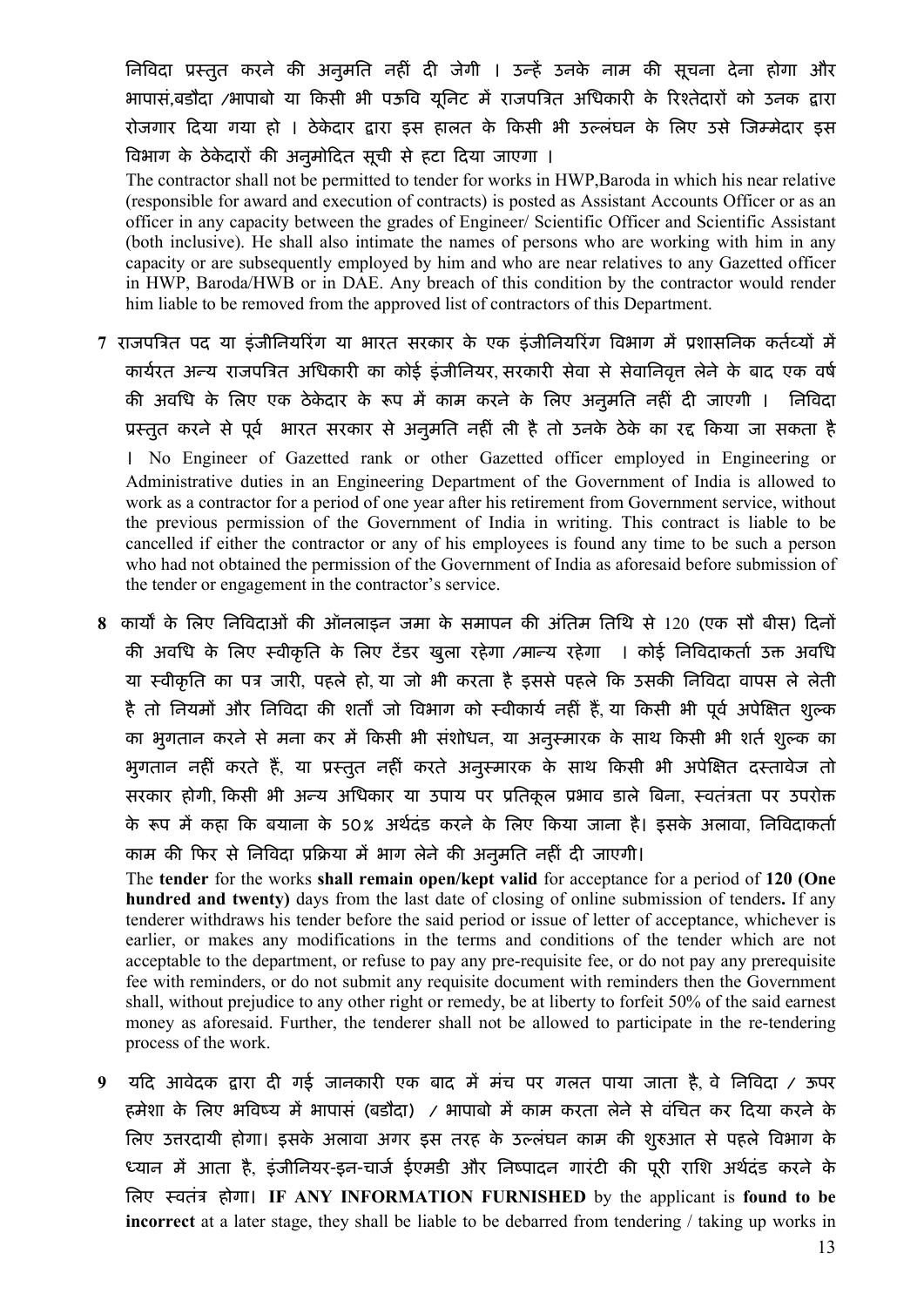HWP,Baroda/HWB in future forever. Also if such a violation comes to the notice of Department before start of work, the Engineer-in-charge shall be free to forfeit the entire amount of EMD and Performance Guarantee.

10 विभाग के पास यह अधिकार होगा कि (क) अनुबंध के मूल्य में संशोधन (ख) कोई कारण बताए बिना किसी भी या सभी आवेदन को अस्वीकार विभाग अधिकार सुरक्षित रखता है,

 The Department reserves the right, without being liable for any damages or obligation to inform the bidder to a) Amend the scope and value of contract. b) Accept/ Reject any or all the applications without assigning any reason thereof.

11 एक या अिधक आइटम जोड़ने के िलए अिधकार ।

भापाबो / भापासं (बडौदा) को करार के पहले या बाद में निविदा में एक या एक से अधिक आइटम जोड़ने का अधिकार होगा। क्रम में स्थानीय विकास, नियंत्रण निकायों, साइट की स्थिति, आइटम के निष्पादन में कुछ बदलाव कर संगठन के नवीनतम आवश्यकताओं के साथ अनुपालन करने के लिए वारेंटेड किया जा सकता है।

### RIGHT TO OMIT OR ADD ONE OR MORE ITEMS.

The HWB/HWP,Baroda shall have the right to omit or add one or more items put in the tender either before or after an agreement for the work is entered into. In order to comply with the latest requirements of the Organization, local development, control bodies, site conditions, certain variations in the execution of items may be warranted.

- 12 भारत के राष्ट्रपति की ओर से सक्षम प्राधिकारी के लिए बाध्य नहीं है सबसे कम या किसी अन्य निविदा स्वीकार करने के लिए और खुद को भंडार अधिकार किसी एक या निविदाओं के सभी एक कारण के काम के बिना प्राप्त अस्वीकार करने के लिए। सभी निविदाओं जिसमें निर्धारित शर्तों के किसी भी पूरा कर रहे हैं नहीं है या अधूरा या सशर्त छूट की है कि सहित किसी भी हालत आगे िनǒवदाकता[ Ʈारा लगाया जाता है सरसरȣ तौर पर अèवीकार कर Ǒदया जाएगा। The competent authority on behalf of President of India does not bind himself to accept the lowest or any other tender, and reserves to himself the authority to reject any or all of the tenders received without the assignment of a reason. All tenders in which any of the prescribed conditions are not fulfilled or incomplete or any condition including that of conditional rebate is put forth by the tenderer shall be summarily rejected.
- 13 भारत के राष्ट्रपति की ओर से सक्षम प्राधिकारी ने खुद को पूरे या निविदा और निविदाकर्ता का ही हिस्सा स्वीकार करने का अधिकार सुरक्षित रखता है और निविदाकार को उद्धत दरों पर ही निष्पादन करने के लिए बाध्य किया जाएगा Competent authority on behalf of President of India reserves to himself the right of accepting the whole or only part of the tender and the tenderer shall be bound to perform the same at the rates quoted.

## 14 èथल का दौरा Site Visit:

- (i) निविदाकार को कार्य एवं कार्य की प्रकृति एवं स्थान के बारे में खुद को परिचित करना होगा और इस संबंध में किसी भी विषय़ पर विचार नहीं किया जाएगा । The tenderer shall acquaint themselves with the work and working conditions of the site and locality and no claim will be entertained for these issues.
- (ii) इच्छुक निविदाकार को सलाह दी जाती है कि निविदा प्रस्तुत करने से पूर्व स्थल एवं इसके आसपास प्रकृति के बारे में जांचे । आवास वे आवश्यकता होने पर और सामान्य रूप से स्वयं को जोखिम, आकस्मिक व्यय और अन्य परिस्थितियों जो प्रभावित या अपनी निविदा को प्रभावित कर सकता है । Intending Tenders are advised to inspect and examine the site and its surroundings and satisfy themselves before submitting their tenders as to the nature of the ground and sub-soil (so far as is practicable and applicable), the form and nature of the site, the means of access to the site. The accommodation they may require and in general shall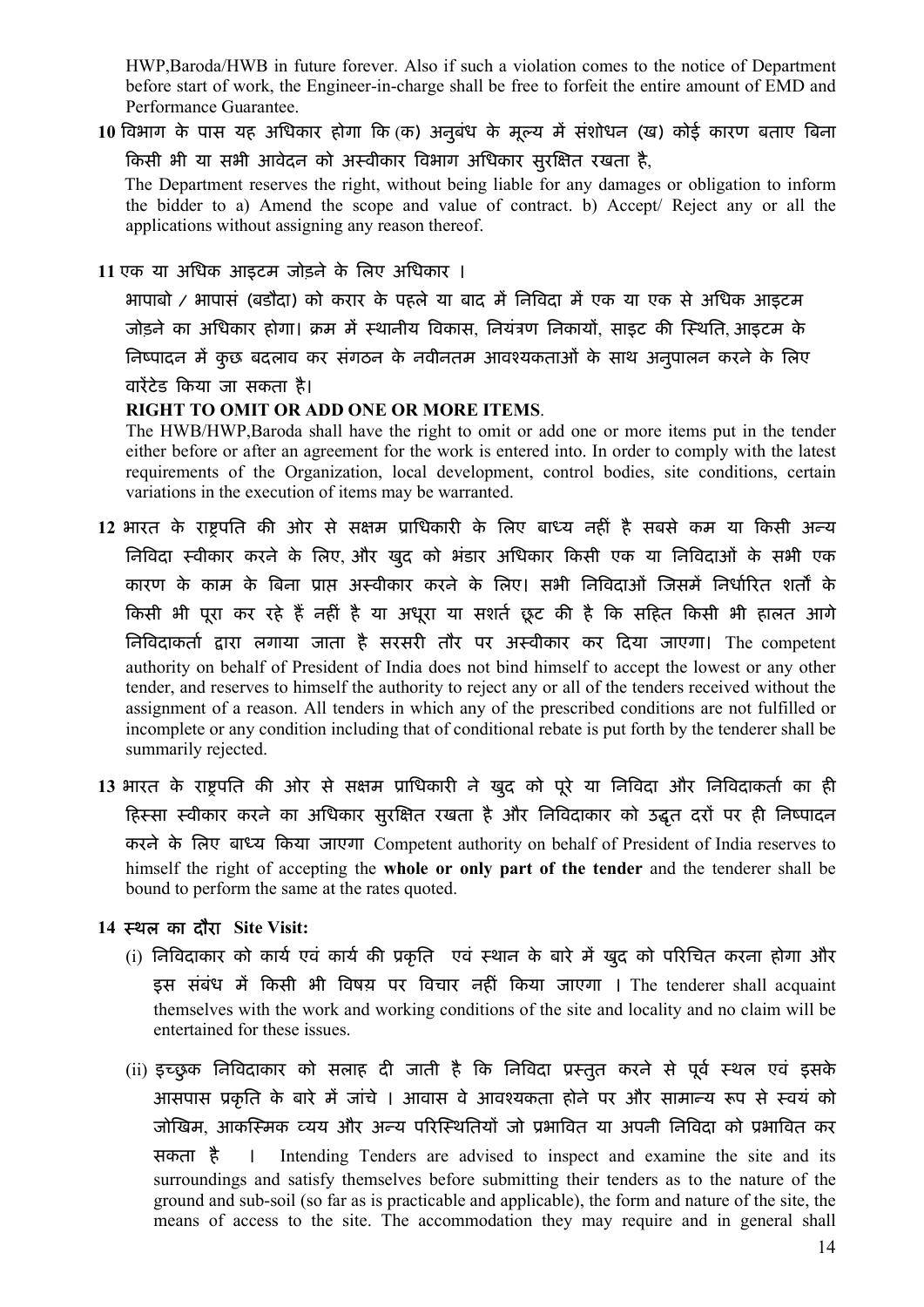themselves obtain all necessary information as to risks, contingencies and other circumstances which may influence or affect their tender.

- (iii) निविदाकर्ता को स्थल के बारे में पूर्ण जानकारी होना चाहिए किसी भी गलतफहमी पर फलस्वरूप या कोई अतिरिक्त शुल्क की अनुमति नही दी जाएगी । A tenderer shall be deemed to have full knowledge of the site whether he inspects it or not and no extra charges consequent on any misunderstanding or otherwise shall be allowed.
- (iv) निविदाकर्ता की अपनी लागत पर सभी सामग्री, उपकरण और पौधों, पानी, बिजली का उपयोग, सुविधाओं के श्रमिकों के लिए व्यवस्था करना और सभी अन्य सेवाओं के काम को क्रियान्वित जब तक अन्यथा विशेष अनुबंध दस्तावेजों में के लिए प्रदान करने के लिए आवश्यक बनाए रखने के लिए जिम्मेदार होंगे। The tenderer shall be responsible for arranging and maintaining at his own cost all materials, tools & plants, water, electricity access, facilities for workers and all other services required for executing the work unless otherwise specifically provided for in the contract documents.
- (v) निविदाकर्ताओं निविदा जमा करने से पहले ध्यान से विनिर्देशों और ड्राइंग का अध्ययन करना होगा । ठेकेदारों विनिर्देशों निविदा कार्यक्रम में उल्लेख के अनुसार आवश्यक सामग्री की खरीद करनी चाहिए। स्थिति और अन्य संबंधित मामलों के संबंध में अस्पष्टता के मामले में निविदाएं निर्णय जीएम, भापासं (बडौदा) द्वारा उठाए निर्णय किसी भी अंतिम और बाध्यकारी होगा The tenderers shall read the specifications and study the drawing carefully before submitting the tender. The contractors should procure required materials from the choice as per the specifications mentioned in the tender schedules. In case of ambiguity in regard to conditions and other related matters if any with the Tenders the decision taken by the GM, HWP,Baroda shall be final and binding.

#### 15 èथल का दौरा Plant Visit:

सुरक्षा कारणों से बोलीकर्ता (या) उनके प्राधिकृत प्रतिनिधि को बिना अनुमति के संयंत्र में प्रवेश नहीं होगा । बोलीकर्ता को (संयंत्र दौरा/पूर्वबोली स्पष्टीकरण / तकनीकी बिड डालने या अन्य कोई दस्तावेज के लिए) न्यूनतम दो दिन पूर्व अनुरक्षण प्रबंधक, भारी पानी संयंत्र, बडौदा से अनुमति लेनी होगी और संयंत्र के सुरक्षा द्वार पर उसकी जांच की जाएगी और यह अनिवार्य है । अधिक जानकारी के लिए किसी भी कार्य दिस में अपर प्रभारी अभियंता (सिविल), भारी पानी संयंत्र, बडौदा 0265-2309246 0265-2309315, Fax: 0265- 2242037 से संपर्क करें। Due to the security reasons the bidder (or) their authorized representatives cannot be permitted inside the plant without prior permission. Those bidder(s) who want to enter inside the plant premises (For the purpose of site visit/Pre-Bid clarifications/to drop the Technical Bid and other documents) must intimate Maintenance Manager at least 2 working days in advance (to the date of visit) and obtain entry permission and they should complete the security checkup before entry as a statutory requirement. For further information please contact Engineering In charge (Civil) 0265-2309246 0265-2309315, Fax: 0265- 2242037 during office hours.

16 भापासं, बडौदा में कार्यों के निष्पादन के लिए यह अनिवार्य कि संबंधित शुल्क भुगतान करके पुलिस सत्यापन प्रमाण पत्र प्राप्त करना होगा । सफल बोलीदाता जिनकी निविदा स्वीकृत की गई है अपने इंजीनियर्स, पर्यवेक्षकों सहित सभी कर्मचारियों का पुलिस सत्यापन प्रमाणपत्र (पीवीसी) समय-समय पर गुजरात सरकार द्वारा जारी निर्देशों के अनुसार पुलीस अधीक्षक,<mark>बडौदा जिला द्वारा आवश्यक</mark> शुल्क अदा करके प्रस्तुत करना आवश्यक है । सभी शर्तों और निर्देश समय-समय पर संयंत्र /कालोनी सुरक्षा कर्मियों और सीआईएसएफ द्वारा दिए गए राजनीति, और प्रवेश के लिए पीछा किया जा जाएगा पुरुषों और माल के बाहर निकलने के रूप में भी सुरक्षा के उद्देश्य के लिए काम के निष्पादन के दौरान आवश्यक इस पहलू को पूरा करने के लिए आवश्यक रकम ठेकेदार द्वारा विचार किया जाएगा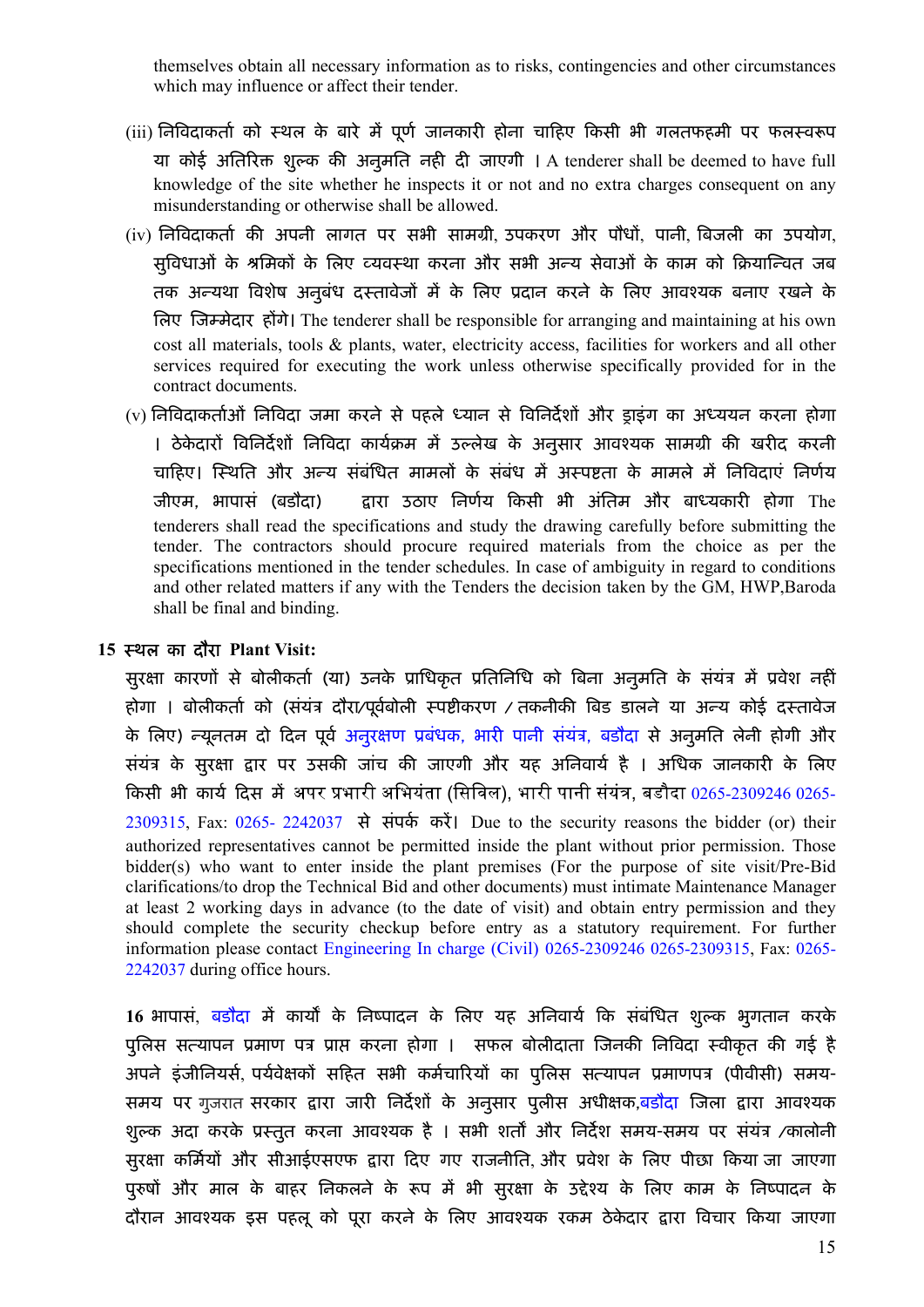और तदनुसार बोली चाहिए । इस संयंत्र के राष्ट्रीय महत्व को मिं रखते हुए सफल बोलीदाता जो भी अनुबंध की सामान्य शर्तों में उल्लेख किया गया है इसके अलावा सुरक्षा उपाय सुनिश्घित करना होगा । समय-समय पर संयंत्र / कालोनी सुरक्षा कर्मियों और सीआईएसएफ द्वारा दिए गए सभी शर्तों और निर्देशों का पालन करना आवश्यक है । इस पहलू को पूरा करने के लिए आवश्यक रकम ठेकेदार द्वारा विचार किया जाएगा और तदनुसार बोली चाहिए । आवश्यक इस पहलू को पूरा करने के लिए आवश्यक रकम ठेकेदार द्वारा विचार किया जाएगा और तदनुसार कोट किया जना चाहिए ।

It is mandatory to obtain Police verification certificates in respect of labour engaged for execution of works in HWP,Baroda by paying requisite fee. The successful Bidder whose tender is accepted will be required to obtain and shall submit Police verification Certificate (PVC) of all the staff including Engineers, supervisors and labours to be engaged for the work at his own cost, through the office of SP, Baroda by paying requisite fee at the rates in force from time to time as per the guidelines issued by the state Government of Gujrat Keeping in view the national importance of this plant, the successful bidder shall ensure security measure besides whatever is mentioned in the General Conditions of contract. All stipulations and instructions given by Plant/Colony Security personnel and CISF from time to time shall be scrupulously be followed for entry, exit of men and materials and as also during execution of work for security purpose. The necessary sums required to meet this aspect shall be considered by the contractor and should quote accordingly.

17 बिक्री कर या इस अनुबंध के संबंध जीएसटी सहित सभी कर ठेकेदार द्वारा देय होगा और सरकार को इस संबंध में किसी भी दावे पर विचार नहीं करेगा।

Sales Tax or all Tax including GST in respect of this contract shall be payable by the contractor and Government will not entertain any claim whatsoever in this respect.

निविदा प्रस्तुत करने से पहले, निविदाकर्ता साइट और कार्यों के क्षेत्र का वास्तविक निरीक्षण कर खुद संतुष्ट हुआ माना जाएगा, सभी शर्तों की उत्तरदायी कार्यों के निष्पादन के दौरान ध्यान में रखा जाएगा और निविदा फॉर्म में दी गई दरें ठेके की सामान्य शर्तें के खंड-37 प्रावधानों के साथ काम पूरा करने के लिए अभियंता की पूरी संतुष्टि हेतु पर्याप्त और सब-मिलाकर है ।

Before submitting the tender, the tenderer will be deemed to have satisfied himself by actual inspection of the site and locality of the works, that all conditions liable to be encountered during the execution of the works are taken into account and that the rates quoted in the tender forms are adequate and all-inclusive to accord with the provisions in Clause  $-37$  of General Conditions of Contract for the completion of the works to the entire satisfaction of the Engineer.

केंद्रीय माल और सेवा कर अधिनियम 2017 (सीजीएसटी) / एकीकृत माल और सेवा कर अधिनियम, 2017 (आईजीएसटी) / संघ क्षेत्र के सामान और सेवा कर अधिनियम, 2017 (यूटीजीएसटी) / संबंधित राज्य के राज्य माल और सेवा कर अधिनियम, 2017 (एसजीएसटी) के रूप में भी केंद्रीय / राज्य सरकार द्वारा अधिसूचित और बोली के पूर्व समय-समय पर संशोधन और लागू कर । निविदाकर्ता यह सुनिश्चित करें कि इन्पुट टैक्स क्रेडिट (आईटीसी) का लाभ उनके द्वारा लिया जा सकता है, वैसे दरों को उद्धृत करते हुए माना जाता है ।

The tenderers will examine the various provisions of the Central Goods and Services Tax Act-2017 (CGST)/Integrated Goods and Services Tax Act, 2017 (IGST)/Union territory Goods and Service Tax Act, 2017 (UTGST)/respective State's State Goods and Service Tax Act, 2017 (SGST) also as notified by Central/State Govt. & as amended from time to time and applicable taxes before binding. Tenders will ensure that full benefit of Input Tax Credit (ITC) likely to be availed by them is duly considered while quoting rates.

सफल निविदाकर्ता, सीजीएसटी / आईजीएसटी / यूटीजीएसटी / एसजीएसटी अधिनियम के तहत पंजीकृत होने के लिए उत्तरदायी है, ठेका प्रदान करने के तुरंत बाद सीजीएसटी / आईजीएसटी /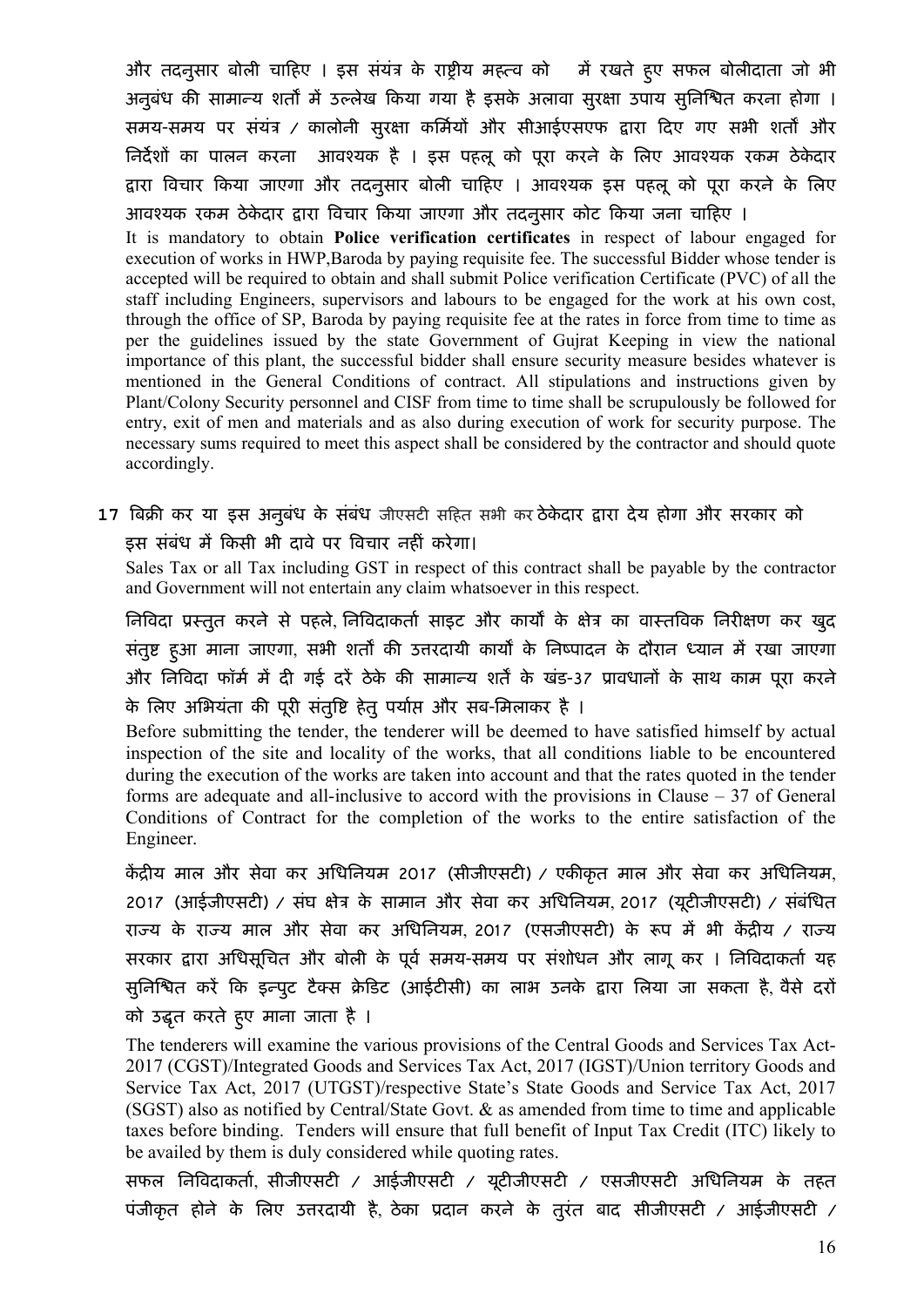यूटीजीएसटी / एसजीएसटी अधिनियम के तहत आवश्यक अन्य विवरण के साथ ही भापासं <mark>बडौदा</mark> को सौंपेगा, जिसके बिना कोई भूगतान जारी नहीं किया जाएगा। संबंधित प्राधिकारियों को लागू जीएसटी जमा के लिए ठेकेदार जिम्मेदार होगा । The successful tenderer is liable to be registered under CGST/IGST/UTGST/SGST Act shall submit GSTIN along with other details required under CGST/IGST/UTGST/SGST Act to HWP Baroda immediately after the award of contract, without which no payment shall be released to the contract. The contractor shall responsible for deposition of applicable GST to the concerned authority.

18 दरें उद्धत सभी सामग्री, पुरुषों, उपकरण / संयंत्र / मशीनरी सभी मामलों में आइटम के संतोषजनक पूरा करने के लिए आवश्यक समेत होगी और सभी करों, शुल्कों और जीएसटी, श्रम उपकर, प्रभुत्व, काम करता अनुबंध कर आदि के रूप में लागू की तरह लेवी के समावेशी होना चाहिए प्रस्ताव प्रस्तुत करने की अंतिम तिथि के आधार पर। एम्प्लायर ईपीएफ एव इन्सूरन्स भुगतान ठेकेदार द्वारा सम्बंधित विभाग मे किया जाना चाहिये और ठेकेदार के द्वारा भुगतान सम्बंधित सबूत दस्तावेज,इंजिनियर इन चार्ज को प्रतेक महीना प्रस्तुत करेगा। सत्यापन के बाद नियोक्ता के योगदान को एजेंसी को प्रतिपर्ति की जाएगी।

The Rates quoted shall be inclusive of all material, men, equipment/ plant/machinery required for satisfactory completion of item in all respects and should be inclusive of all taxes, duties and levies like labour cess, seigniorage, works contract tax and GST etc. as applicable as on last date of submission of offer. Employer's contribution of EPF and ESI should be paid by the contractor to the respective authorities and an evidence of having deposited the same shall be submitted by the Contractor to Engineer-in-Charge every month. After due verification employer contribution will be reimbursed to the agency.

### 19 दरों में अस्पष्टता Ambiguities in rates quoted.

- a) यदि ठेकेदार द्वारा दी गई दरों के बीच मतभेद है तो निम्नलिखित प्रक्रिया का पालन किया जाएगा। If there are differences between the rates given by the contractor in words and in figures or in amount worked out by him, the following procedure shall be followed.
- b) बोली लगाने वाले बोली केवल आंकड़ों में होगी। शब्दों में दरों, प्रत्येक आइटम और कुल की राशि स्वचालित रूप से उत्पन्न होता है। इसलिए, आंकड़ों में बोलीदाता द्वारा उद्धत दर सही रूप में िलया जाएगा । The bidder shall quote rates in figures only. The rates in words, amount of each item and total is generated automatically. Therefore, the rate quoted by the bidder in figures shall be taken as correct.
- c) प्रतिशत की दर बोली के मामले में, प्रतिशत के आंकड़े में उद्धत सही रूप में लिया जाएगा। In the case of percentage rate bid, the percentage quoted in figures shall be taken as correct.
- d) एकमुश्त ठेके में, राशि के आंकड़ों में उद्धत सही रूप में लिया जाएगा। In Lump Sum Contracts, the amount quoted in figures shall be taken as correct.
- 20 निविदाकर्ता की निविदा को स्वीकार कर लिया है अपने अनुबंध की पूर्ति के लिए निष्पादन गारंटी प्रस्तुत करना आवश्यक है। निष्पादन गारंटी निविदत मूल्य के 3% होगा जो स्टेट बैंक ऑफ इंडिया कैन्टान्मन्ट शाखा, बडौदा डीडी∕वेतन आर्डर∕बैंकर्स चेक द्वारा भुगतान एवं लेखा अधिकारी, भापासं (बडौदा) के नाम पर होना चाहिए । अगर सफल निविदाकर्ता, निर्धारित समय के 1/8 के भीतर काम शुरू करने के लिए विफल रहता है, भारत के राष्ट्रपति या कार्यालय में उनके उत्तराधिकारियों करेगा किसी अन्य अधिकार या कानून में उपलब्ध उपाय पर प्रतिकूल प्रभाव डाले बिना, निष्पादन गारंटी अर्थदंड के रूप में जब्त किया जाएगा । The tenderer whose offer is accepted is required to furnish Performance guarantee for the due fulfillment of his contract. Performance Guarantee shall be 3% of tendered value in the form of Demand Draft/Pay Orders/Banker's Cheque of a Scheduled Bank issued in favor of Pay & Accounts Officer, HWP(Baroda) drawn on SBI, HWP, Baorda cantonment Branch including the extended period if any, valid up to period as mentioned in LOA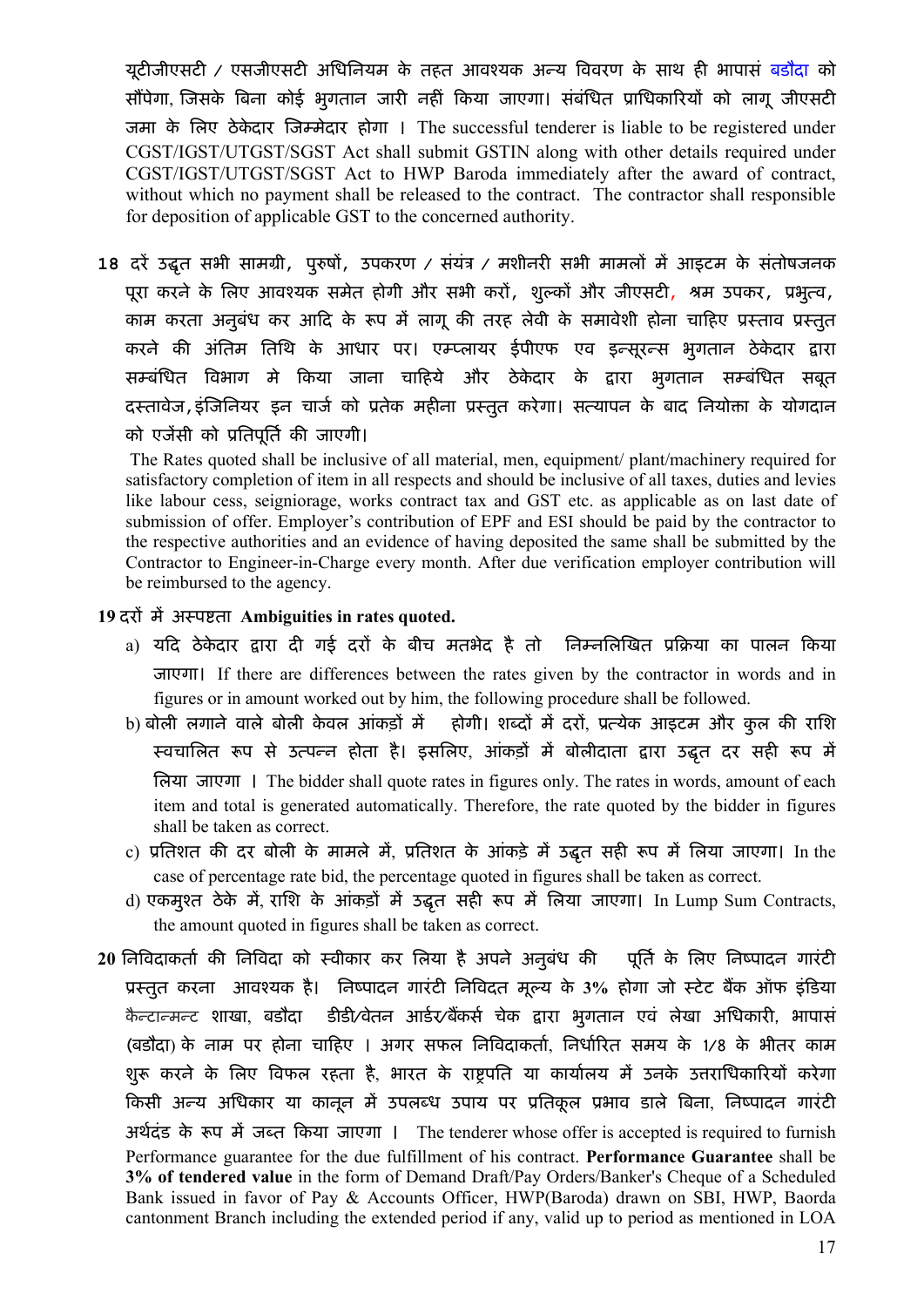or Order issued by the Department. If the successful tenderer, fails to commence work within 1/8th of the stipulated time, the President of India or his successors in office shall without prejudice to any other right or remedy available in law, be at liberty to forfeit the the performance guarantee absolutely.

21 कार्य के निष्पादन के दौरान, सिक्योरिटी डिपॉजिट (एसडी) विधेयकों चल रहा है और साथ ही अंतिम बिल से कटौती द्वारा एकत्र किया जाएगा । सुरक्षा जमा @ 2.5% प्रस्तुत मूल्य के हो जाएगा। प्रतिभूति जमा सफलतापूर्वक कार्य समापन के बाद (12) <mark>बाराह</mark> माह के लयबिलिटी अवधि के दौरान वापस Ǒकया जाएगा । During execution of work, Security Deposit (SD) will be collected by deductions from Running Account Bills as well as final Bill. Security Deposit shall be  $\omega$  2.5% of total work done. The security deposit will be refunded only after the satisfactory completion of defect liability period of 12 (Twelve) months after the actual date of completion of work as a whole wherein all the defects shall be rectified by the contractor at his own cost.

#### 22 करार Agreement:

• समझौते निर्धारित प्रपत्र में सफल बोलीदाताओं (अन्य दस्तावेज के साथ निविदा दस्तावेज) वेब साइट पर अपलोड www.eprocure.gov.in/eprocure/app के साथ तैयार किया जाएगा । Agreement shall be drawn with the successful bidders in prescribed Form (Tender document along with other document) uploaded on the web site www.eprocure.gov.in/eprocure/app.

• बोलीदाताओं के विभिन्न नियमों और कहा कि निविदा जो समझौते के हिस्से के रूप में होगा की शर्तों के अनुसार उनके दरों उद्धत करेगा। Bidders shall quote their rates as per various terms and conditions of the said tender which will form part of the agreement.

•यह निविदाकर्ता सभी घटक भागों के लिए निविदा दस्तावेज पर हस्ताक्षर करने के लिए की ओर से अनिवार्य होगा। It will be obligatory on the part of the tenderer to sign the tender document for all the component parts.

• ठेकेदार एवं भापासं(बडौदा) द्वारा लिखित करार पर हस्ताक्षर करने के द्वारा इस ठेके का कार्य शुरु होगा और ठेकेदार को यह समझना नहीं चाहिए कि यह कार्य पूर्ण हो गया है जब तक कि करार पर पहले ठेकेदार को हस्ताक्षर करना होगा और उसके बाद भापाबो⁄ भापासं (बडौदा) के प्राधिकृत अधिकारी

के हèता¢र करने होगा । The written agreement to be entered into between the contractor and the HWP,Baroda shall be the foundation of the rights of both the parties and contract shall not be deemed to be complete until the agreement has first been signed by the Contractor and then by the proper officer authorized by HWB/HWP,Baroda to enter into the contract on behalf of the HWB/HWP,Baroda.

### 23 प्राधिकृत प्रतिनिधि Authorized Representative:

निविदा की स्वीकृति पर, ठेकेदार की मान्यता प्राप्त प्रतिनिधि (ओं) के नाम है जो इंजीनियर-इन-चार्ज से निर्देश लेने के इंजीनियर-इन-चार्ज करने के लिए सूचित किया जाएगा के लिए जिम्मेदार होगा। सफल निविदाकर्ता नाम और समापन करार के समय ठेकेदार के तकनीकी सहायक और नियुक्ति के आदेश की इच्छा पत्र के साथ मिलकर ठेकेदार द्वारा नियोजित तकनीकी सहायकों की योग्यता प्रस्तुत करना होगा ।

On acceptance of the tender, the name of the accredited representative(s) of the contractor who would be responsible for taking instructions from the Engineer-In-charge shall be communicated to the Engineer-In-charge. The successful tenderer will have to furnish the name and qualification of the Technical Assistants employed by the contractor together with the willingness letter of the technical assistant and appointment orders of the contractor at the time of the concluding agreement.

24 सफल बोलीदाता को काम इस पुरस्कार के बाद, ठेकेदार जो समझौते का एक हिस्सा बनेगी सक्षम प्राधिकारी के अनुमोदन के लिए समय-सीमा और नकदी प्रवाह (कैश फ्लो) विवरण प्रस्तुत करेगा। After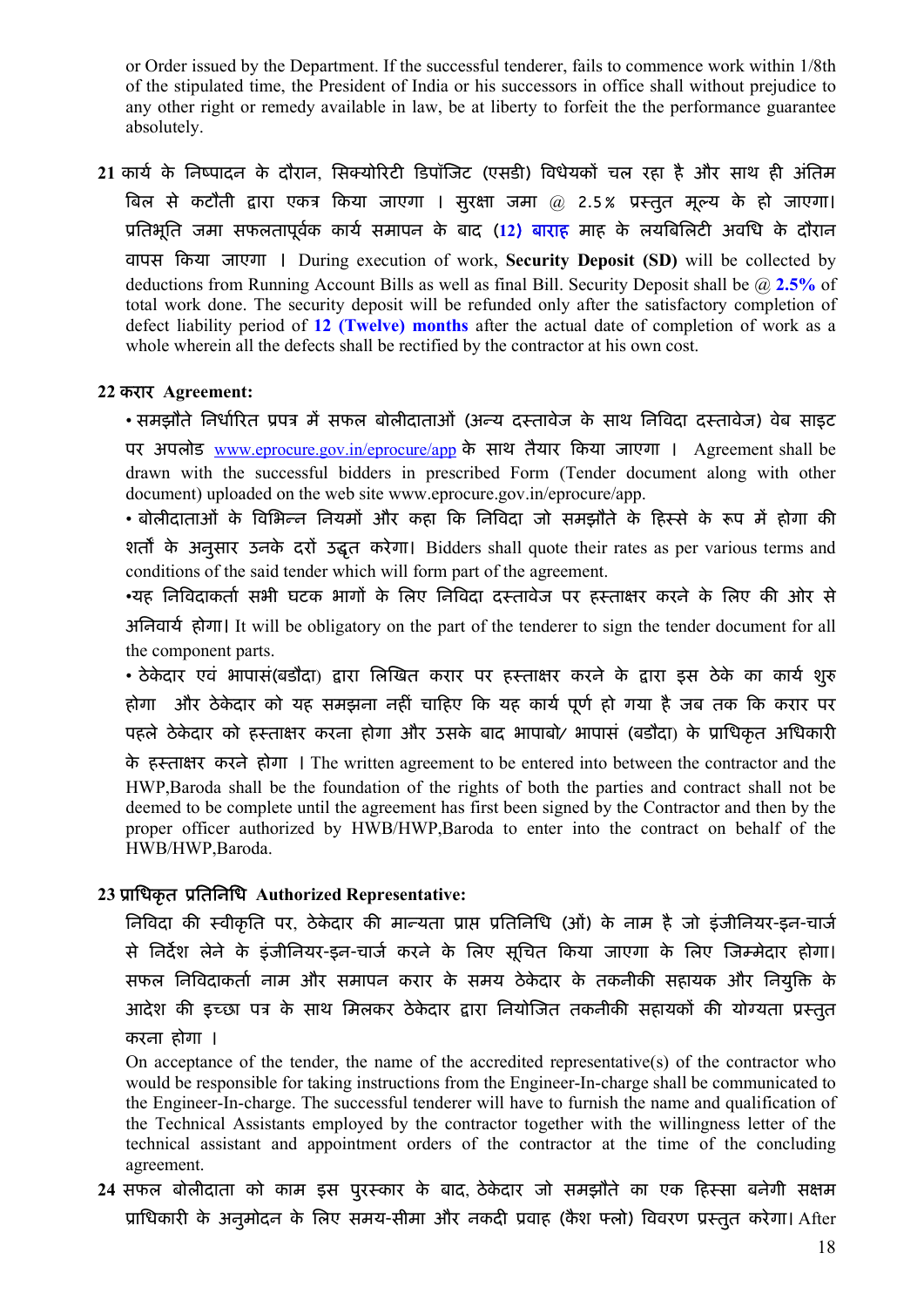award of work to the successful bidder, the contractor shall submit time schedule & cash flow statement for approval of competent authority which will form a part of agreement.

- 25 (i) काम के लिए साइट पर उपलब्ध है। The site for the work is available.
	- (ii) वास्तु और संरचनात्मक चित्र काम इस पुरस्कार के बाद ठेकेदार द्वारा प्रस्तुत पूरा होने की अनुमोदित कार्यक्रम के अनुसार ही की आवश्यकता के अनुसार चरणबद्ध तरीके से उपलब्ध कराया जाएगा। The architectural and structural drawings shall be made available in phased manner, as per the requirement of the same as per approved program of completion submitted by the contractor after award of work.

#### 26 Þयाज Interest:

ठेकेदार अंतिम निपटान पर कोई ब्याज का दावा करने के हकदार नहीं होगा । The contractor will not be entitled to claim any interest on arrears which he may be getting on the final settlement of accounts.

### 27 स्पष्टीकरण और शुद्धिपत्र Clarifications and corrigendums:

एमएस वर्ड, एमएस एक्सेल, पीडीएफ, वेबसाइट www.eprocure.gov.in/eprocure/app में अपलोड किया हुआ स्पष्टीकरण, शुद्धि पत्र संपादित नहीं किया जाना चाहिए या बोलीकर्ताओं द्वारा अपलोड किया जाना चाहिए । इन दस्तावेजों को भी निविदा दस्तावेज का हिस्सा हो जाएगा।

The clarifications, corrigendum's uploaded by the department in MS Word, MS excel, PDF, documents in website www.eprocure.gov.in/eprocure/app which should not be edited or corrected by bidders and not uploaded by them. These documents shall also be part of tender document.

28 निविदाकर्ता द्वारा निविदा जमा करने का तात्पर्य है कि वह AHS इस नोटिस और अन्य सभी अनुबंध दस्तावेजों को पढ़ा है और काम की विशिष्टताओं के बारे में पता किया और शर्तों और दरों की जा करने के लिए बनाया गया है, जिस पर स्टोर, उपकरण और संयंत्र, आदि, सरकार और स्थानीय परिस्थितियों और अन्य कारकों के कार्य के निष्पादन पर असर होने से उसे करने के लिए जारी किया जाएगा।

Submission of a tender by a tenderer implies that he has read this notice and all other contract documents and has made himself aware of the scope and specifications of the work to be done and of conditions and rates at which stores, tools and plant, etc., will be issued to him by the government and local conditions and other factors having a bearing on the execution of the work.

29 यह सूचना निविदा आमंत्रित अनुबंध दस्तावेज़ का एक हिस्सा होगा । सफल निविदाकर्ता / ठेकेदार, स्वीकारना प्राधिकरण द्वारा उसकी निविदा की स्वीकृति पर, काम की शुरुआत की निर्धारित तिथि से 15 दिनों के भीतर, सामान्य नियम और निर्देश, स्टैंडर्ड सहित अनुबंध की शर्तों को निविदा आमंत्रित सूचना से मिलकर अनुबंध पर हस्ताक्षर करेगा निविदाकर्ताओं, रूपों के लिए अनुबंध की सामान्य शर्तों, अनुबंध के खंड, विशेष खंड, अतिरिक्त शर्तों, विनिर्देशों और चित्र (अगर कोई है), कार्यक्रम का प्रोफार्मा, सुरक्षा कोड, मॉडल नियम, ठेकेदारों श्रम नियमों, रजिस्टरों का प्रोफार्मा, विशेष निर्देश के रूप में, सचना और बोलीदाताओं, स्पष्टीकरण, शुद्धिपत्र और सभी दस्तावेजों वेबसाइट www.eprocure.gov.in/eprocure/app और अन्य दस्तावेजों को टेंडर के निमंत्रण के समय में अपलोड के रूप में एनआईटी में उल्लेख किया है, पर पोस्ट करने के लिए निर्देश और दरों जमा करने के समय ऑनलाइन उद्धृत बोली और उसके स्वीकृति और अपलोड अन्य दस्तावेज / प्रस्तुत की और उसके एक साथ स्वीकृति किसी भी पत्राचार के लिए और सभी प्रासंगिक लागू के रूप में इस निविदा से संबंधित दस्तावेजों के साथ किया जाना चाहिए ।

This Notice Inviting Tender shall form a part of the contract document. The successful tenderer/contractor, on acceptance of his tender by the Accepting Authority, shall, within 15 days